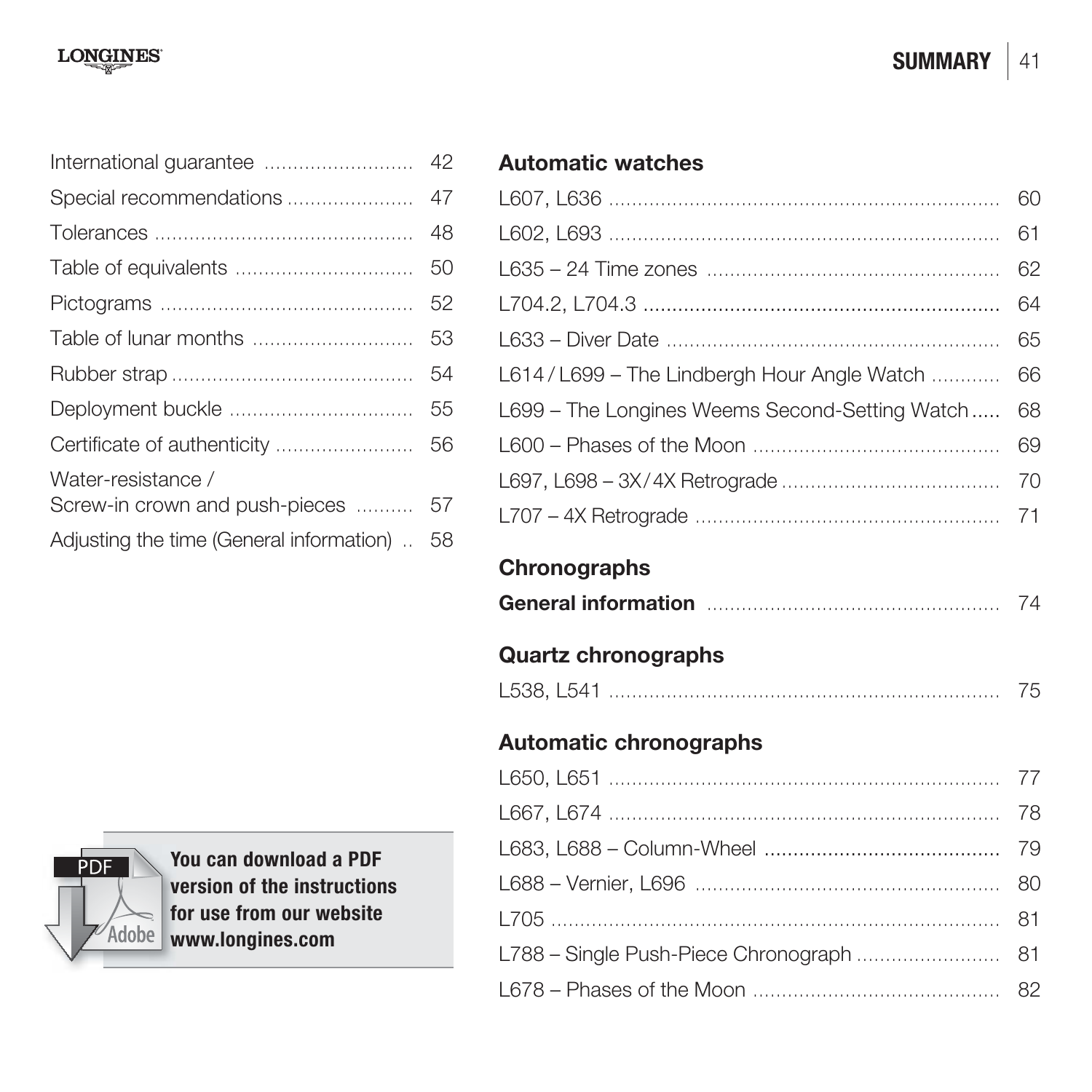# 42 **LIMITED TWO-YEARS WARRANTY (USA)**

LONGINES is delighted that you should have chosen a model from our prestigious collection. The little technical marvel you now own will serve you faithfully for many years. The most advanced techniques were used during its manufacture, and it underwent stringent controls before it was released for sale.

Your LONGINES® watch is warranted by Longines Watch Co. Francillon Ltd\* FOR A PERIOD OF TWENTY -FOUR (24) MONTHS FROM THE DATE OF PURCHASE under the terms and conditions of this warranty.

The international LONGINES warranty covers material and manufacturing defects existing at the time of delivery of the purchased LONGINES watch ("defects"). The warranty only comes into force if the warranty certificate is dated, fully and correctly completed and stamped by an official LONGINES dealer ("valid warranty certificate").

During the warranty period and by presenting the valid warranty certificate, you will have the right to have any defect repaired free of charge. In the event that repairs are improper to restore the normal conditions of use of your LONGINES watch, Longines Watch Co. Francillon Ltd guarantees its replacement by a LONGINES watch of identical or similar characteristics. The warranty for the replacement watch ends twenty-four (24) months after the date of purchase of the replaced watch.

#### **This manufacturer's warranty does not cover:**

- the life of the battery:
- normal wear and tear and aging (e.g. scratched crystal; alteration of the colour and/or material of non metallic straps and chains, such as leather, textile rubber; peeling of the plating);
- any damage on any part of the watch resulting from abnormal / abusive use, lack of care, negligence, accidents (knocks, dents, crushing, broken crystal, etc.), incorrect use of the watch and non-observance of the use directions provided by Longines Watch Co. Francillon Ltd:
- the LONGINES watch handled by non-authorized persons (e.g. for battery replacement, services or repairs) or which has been altered in its original condition beyond Longines Watch Co. Francillon Ltd's control.

ALL APPLICABLE IMPLIED WARRANTIES, INCLUDING THE IMPLIED WARRANTY OF MERCHANTABILITY AND OF FITNESS FOR A PARTICULAR PURPOSE GIVEN TO YOU BY LAW ARE HEREBY LIMITED IN DURATION TO THE DURATION OF THIS WARRANTY. UNDER NO CIRCUMSTANCES WILL LONGINES WATCH CO. FRANCILLON LTD BE LIABLE FOR ANY INDIRECT OR CONSEQUENTIAL DAMAGES OF ANY KIND.

Some states do not allow limitations on how long implied warranties last, or exclusions or limitations of incidental or consequential damages, so exclusions or limitations mentioned may not apply to you. This warranty gives you specific legal rights and you may also have other rights which may vary from state to state.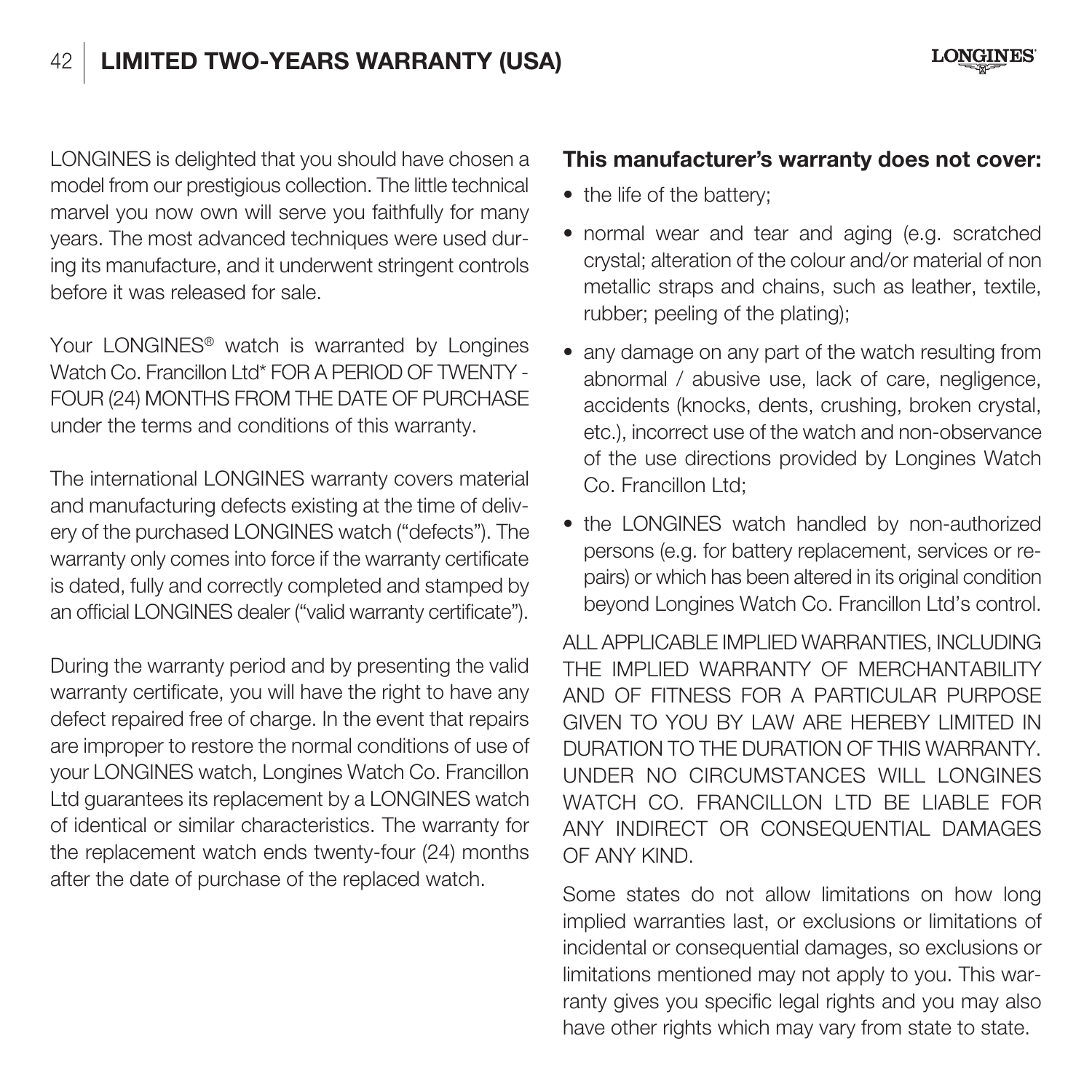LONGINES WATCH CO. FRANCILLON LTD'S OB-LIGATION IS STRICTLY LIMITED TO REPAIR OR REPLACEMENT AS EXPRESSLY STATED IN THIS LIMITED WARRANTY. YOUR OFFICIAL LONGINES DEALER CARRIES SOLE RESPONSIBILITY FOR ANY OTHER GUARANTEES.

The Longines Watch Co. Francillon Ltd's customer service ensures the perfect working order of your LONGINES watch. If your watch needs maintenance, rely on an official LONGINES dealer or an authorized LONGINES Service Center as set forth in the enclosed list: they can guarantee service according to Longines Watch Co. Francillon Ltd's standards.

> \* Longines Watch Co. Francillon Ltd, CH-2610 Saint-Imier, Switzerland. ©2002 Longines Watch Co. Francillon Ltd. All rights reserved.

LONGINES<sup>®</sup> is a registered trademark.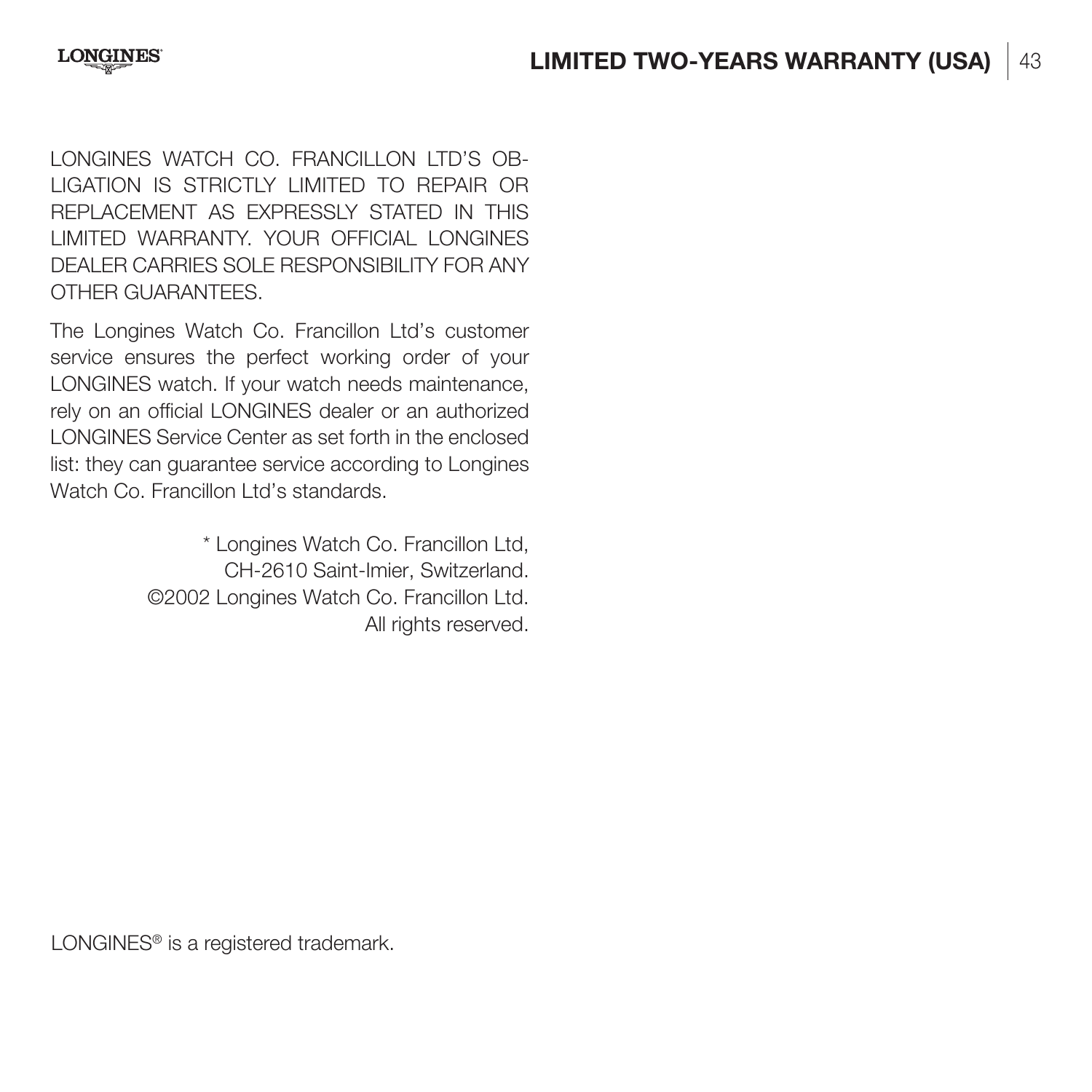# 44 **AUSTRALIAN / NEW ZEALAND WARRANTY**



**NOTE:** If you purchased your LONGINES® watch in Australia or New Zealand, the International LONGINES® Warranty contained in the booklet provided with this watch and on the LONGINES® website (www.longines. com) does NOT apply to you, and is replaced by this Australian / New Zealand Warranty (referred to below as the "Warranty").

#### **IMPORTANT NOTICE REGARDING YOUR CONSUMER RIGHTS**

The benefits given to you under this Warranty are additional to, and do not detract from, other rights and remedies that you may have in relation to your LONGINES® watch and its purchase under Australian or New Zealand laws, including consumer protection laws.

In Australia, LONGINES® watches come with guarantees that cannot be excluded under the Australian Consumer Law. You are entitled to a replacement or refund for a major failure and compensation for any other reasonably foreseeable loss or damage. You are also entitled to have your LONGINES® watch repaired or replaced if it fails to be of acceptable quality and the failure does not amount to a major failure.

In New Zealand, LONGINES® watches also come with guarantees that cannot be excluded under the New Zealand Consumer Guarantees Act.

This Warranty:

• Is not intended to change or exclude any statutory or consumer rights that cannot be lawfully changed or excluded;

- Is independent of any warranty that may be provided by the seller, for which he carries sole responsibility; and
- Does not affect your rights against the seller, including any mandatory statutory rights you may have against theseller under local consumer laws.

#### **OUR WARRANTY TO YOU**

This Warranty is provided by LONGINES WATCH CO. FRANCILLON LTD, CH-2610 Saint Imier, Switzerland. Telephone +41 329 42 52 66.

Your LONGINES<sup>®</sup> watch is covered by this Warranty for a period of twenty-four (24) months from the date of purchase under the terms and conditions of this Warranty.

This Warranty covers material and manufacturing defects existing at the time of delivery of the purchased LONGINES® watch ("defects"). Where such defects become apparent during the warranty period and provided you present a valid warranty certificate, LONGINES WATCH CO. FRANCILLON LTD will:

- Repair your watch free of charge; or
- In the event that repairs are unable to restore the normal conditions of use of your LONGINES® watch, replace your watch with a LONGINES® watch of identical or similar characteristics. Such replacement watch will have the benefit of this Warranty for the remainder of the Warranty Period applicable to the original (replaced) watch.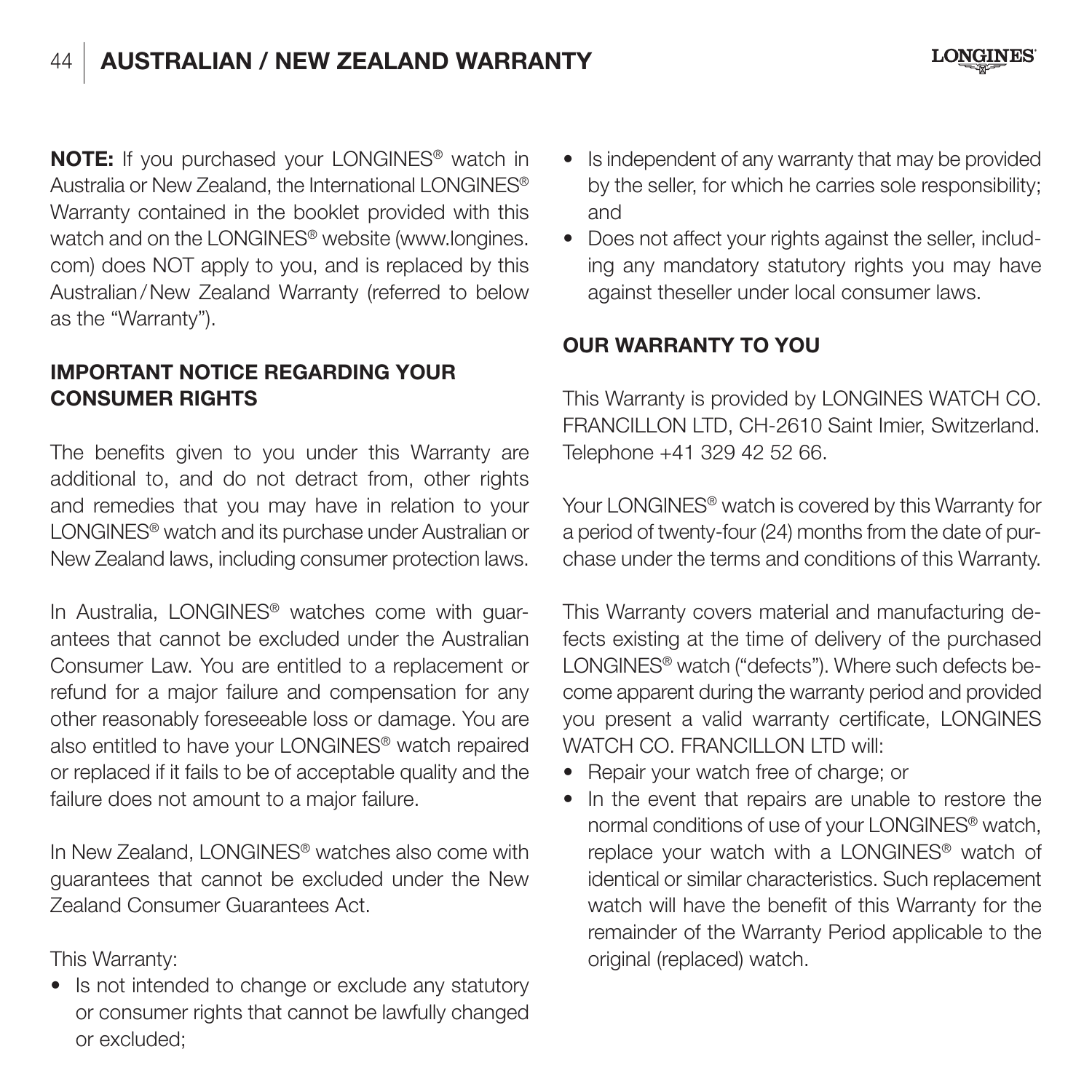#### **Please be aware** that:

- Goods presented for repair may be replaced by refurbished goods of the same type rather than being repaired. Refurbished parts may be used to repair the goods;
- Any data you store in your watch may be lost in the course of a repair. It is your responsibility to back up any data that may be stored in your watch before presenting it for warranty service; and
- The Warranty is only valid if the warranty certificate enclosed with your LONGINES® watch upon purchase is dated, fully and correctly completed and stamped by an official LONGINES® retailer.

#### **EXCLUSIONS AND LIMITATIONS**

This Warranty does not cover:

- The lifetime of the battery:
- Normal wear and tear and aging (e.g. scratched crystal; alteration of the colour and/or material of non-metallic straps and chains, such as leather, textile, rubber; peeling of the plating);
- Any damage on any part of the watch resulting from abnormal/abusive use, lack of care, negligence, accidents (knocks, dents, crushing, broken crystal, etc.), incorrect use of the watch and non-observance of the use directions provided by LONGINES WATCH CO. FRANCILLON LTD:
- Indirect or consequential damages of any kind resulting from e.g. the use, the non-functioning, the defects or the inaccuracy of the LONGINES® watch; or
- Defects caused by the LONGINES<sup>®</sup> watch being handled by non-authorized persons (e.g. for battery

replacement, services or repairs) or altered in its original condition beyond LONGINES WATCH CO. FRANCILLON LTD's control.

#### **HOW TO MAKE A CLAIM UNDER THIS WARRANTY**

To make a claim under this Warranty, we recommend that you wrap your LONGINES® watch carefully so as to avoid any damage and send it with valid warranty by registered mail or drop it off in person to your nearest official LONGINES® retailer or an authorised LONGINES®Service Centre. To find current contact information for your nearest official LONGINES® retailer or authorised LONGINES® Service Centre, please telephone +61 3 8844 3300, email customer.service@ swatchgroup.com.au or go to www.longines.com.

You will be responsible for paying the expenses associated with making a claim under this Warranty, including postal or delivery expenses and any relevant taxes.

#### **OTHER CONDITIONS**

No official LONGINES® retailer or Service Centre is authorised to make any modification, extension or addition to this Warranty. LONGINES WATCH CO. FRANCILLON LTD provides no warranty against defects beyond the rights and remedies given under this Warranty and which are available under the Australian Consumer Law and the New Zealand Consumer Guarantees Act 1993.

LONGINES® is a registered trademark of LONGINES WATCH CO. FRANCILLON LTD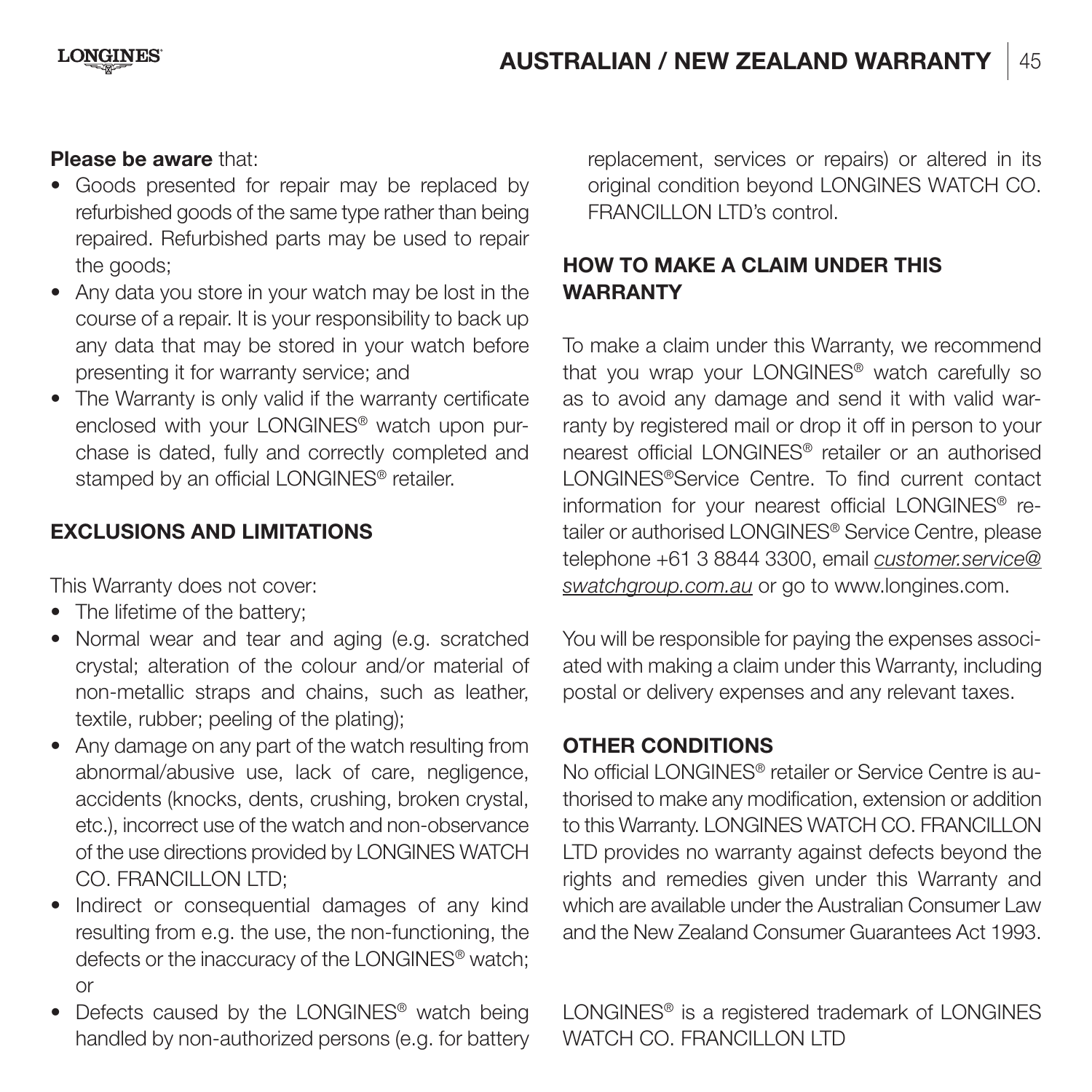# 46 **INTERNATIONAL GUARANTEE**

LONGINES is delighted that you should have chosen a model from our prestigious collection. The little technical marvel you now own will serve you faithfully for many years. The most advanced techniques were used during its manufacture, and it underwent stringent controls before it was released for sale.

Your LONGINES® watch is warranted by Longines Watch Co. Francillon Ltd\* for a period of twenty-four (24) months from the date of purchase under the terms and conditions of this warranty.

The international LONGINES warranty covers material and manufacturing defects existing at the time of delivery of the purchased LONGINES watch ("defects"). The warranty only comes into force if the warranty certificate is dated, fully and correctly completed and stamped by an official LONGINES dealer ("valid warranty certificate").

During the warranty period and by presenting the valid warranty certificate, you will have the right to have any defect repaired free of charge. In the event that repairs are improper to restore the normal conditions of use of your LONGINES watch, Longines Watch Co. Francillon Ltd guarantees its replacement by a LONGINES watch of identical or similar characteristics. The warranty for the replacement watch ends twenty-four (24) months after the date of purchase of the replaced watch.

#### **This manufacturer's warranty does not cover:**

- the life of the battery:
- normal wear and tear and aging (e.g. scratched crystal; alteration of the colour and/or material of non metallic straps and chains, such as leather, textile rubber; peeling of the plating);
- any damage on any part of the watch resulting from abnormal/abusive use, lack of care, negligence, accidents (knocks, dents, crushing, broken crystal, etc.), incorrect use of the watch and non-observance of the use directions provided by Longines Watch Co. Francillon Ltd:
- indirect or consequential damages of any kind resulting from e.g. the use, the non-functioning, the defects or the inaccuracy of the LONGINES watch;
- the LONGINES watch handled by non-authorised persons (e.g. for battery replacement, services or repairs) or which has been altered in its original condition beyond Longines Watch Co. Francillon Ltd's control.

Any further claim against Longines Watch Co. Francillon Ltd e.g. for damages additional to the above described warranty is expressly excluded, except mandatory statutory rights the purchaser may have against the manufacturer.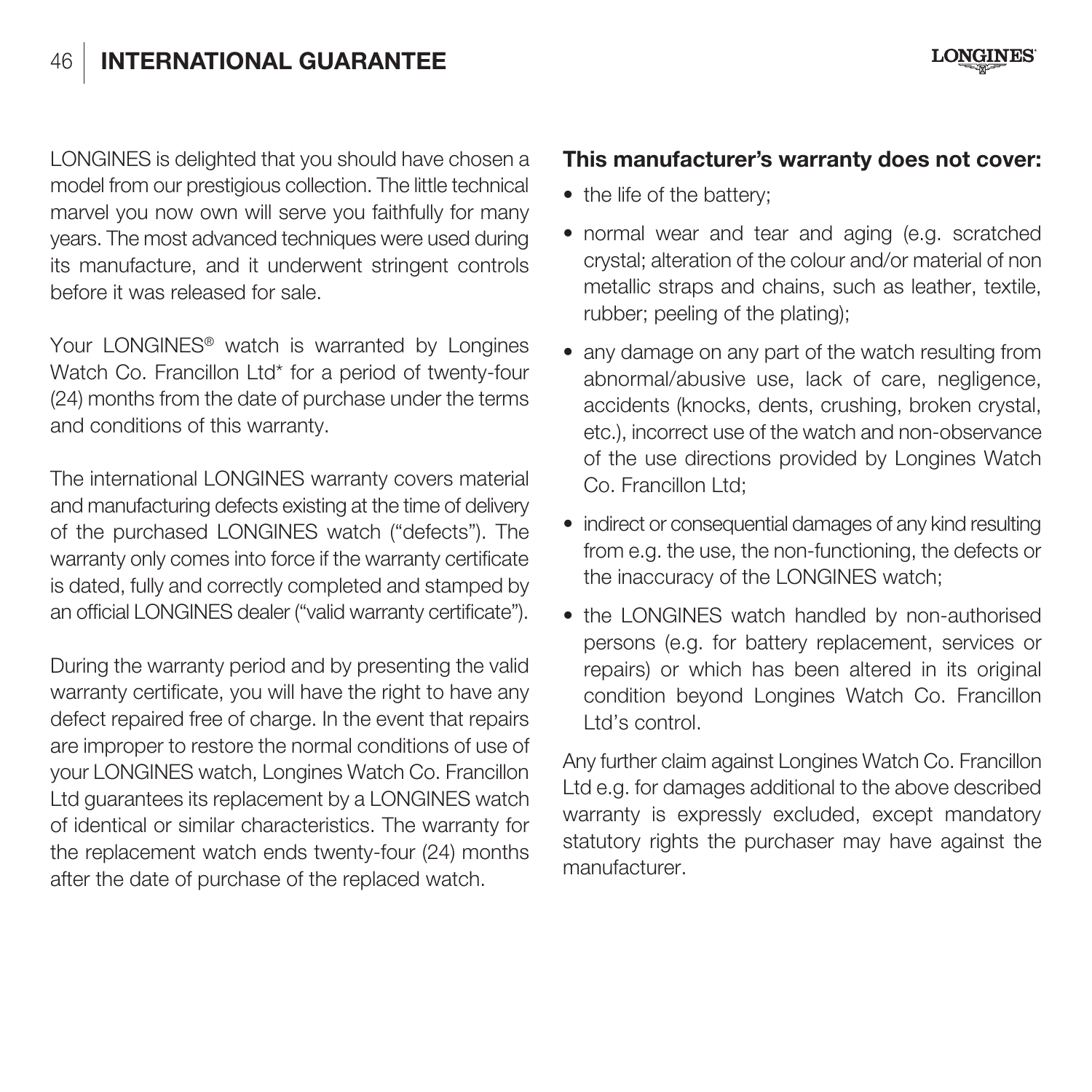#### **The above manufacturer's warranty is:**

- independent of any warranty that may be provided by the seller, for which he carries sole responsibility;
- does not affect the purchaser's rights against the seller nor any other mandatory statutory rights the purchaser may have against the seller.

The Longines Watch Co. Francillon Ltd's customer service ensures the perfect maintenance of your LONGINES watch. If your watch needs attention, rely on an official LONGINES dealer or an authorised LONGINES Service Center as set forth in the enclosed list: they can guarantee service according to Longines Watch Co. Francillon Ltd's standards.

\* Longines Watch Co. Francillon Ltd, CH-2610 Saint-Imier, Switzerland.

LONGINES<sup>®</sup> is a registered trademark.

#### **CHECKS / SERVICES:**

#### **How often should my watch be checked?**

We recommend that your watch's water-resistance be checked every year (partial service with movement check).

#### **How often should my watch be serviced?**

Like any other precision instrument a watch should be serviced regularly to ensure that it runs perfectly. We cannot say how often you should have your watch serviced as this depends on the model, the climate where you live and how you look after the watch yourself. As a rule, a watch should be serviced every 4 or 5 years, depending on the conditions in which it is worn.

#### **Where should I go to get my watch serviced or for a new battery?**

We recommend that you go to an approved LONGINES agent or retailer. They are the only people who have the necessary tools and apparatus to work on your watch and to carry out the necessary checks to a professional level. Moreover, only specialists can guarantee that their work meets the stringent quality standards set by LONGINES.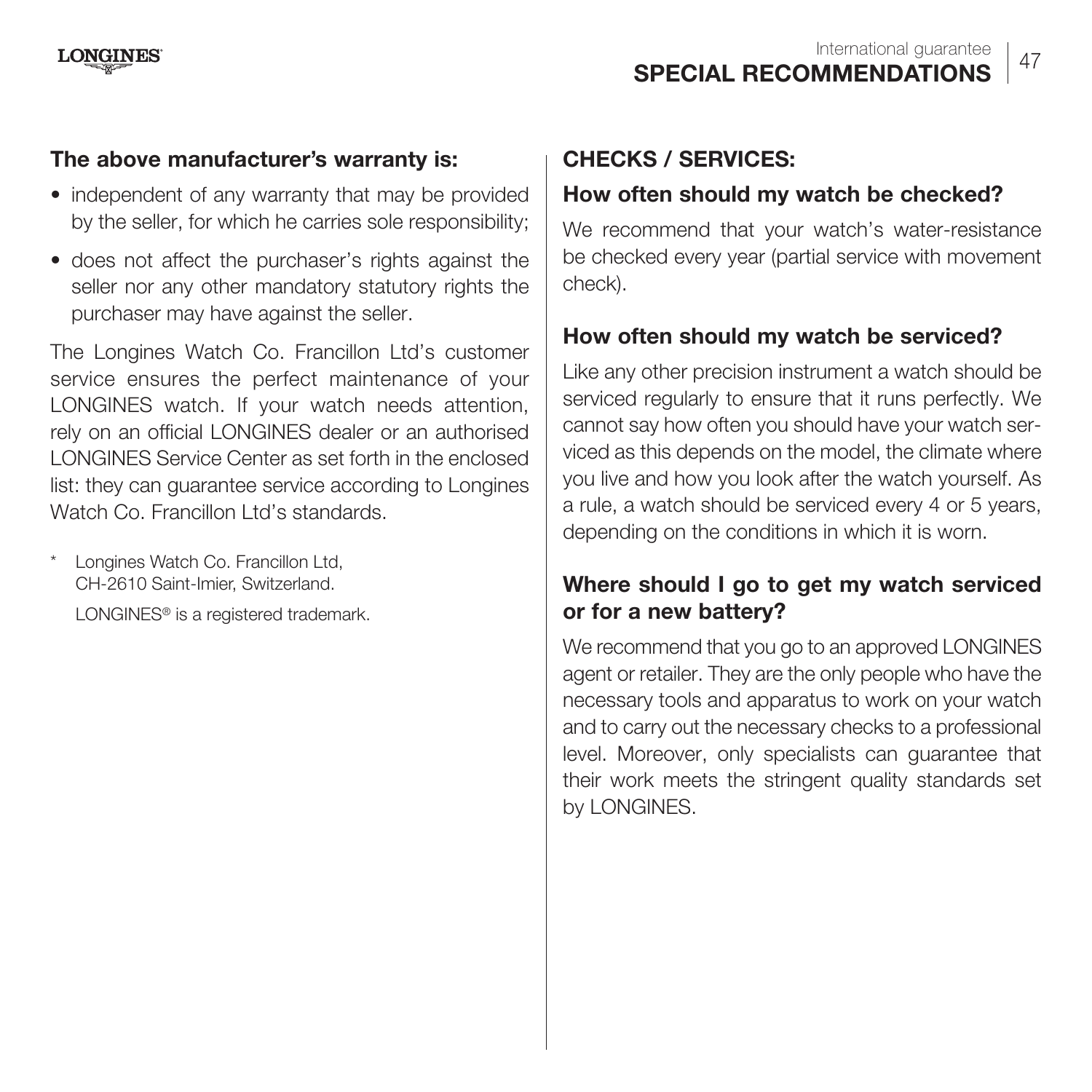#### **What can I do to ensure that my LONGINES watch functions perfectly for many years?**

**Magnetic fields:** avoid putting your watch on a loudspeaker or on a refrigerator because these machines create magnetic fields that may damage it.

**Salt-water:** always rinse your watch in fresh water after swimming in the sea.

**Shocks:** avoid subjecting your watch to shocks, including sudden changes in temperature.

**Screw-in crown:** always make sure you have screwed the crown in fully to avoid any humidity getting into the mechanism.

**Push-in crown:** always push the crown back in to the neutral position to avoid any humidity getting into the mechanism.

**Cleaning:** use a toothbrush and soapy water to clean metal bracelets and water-resistant cases and a soft cloth to dry off afterwards.

**Chemical products:** avoid all direct contact with solvents, detergents, perfume, cosmetics, etc. which may damage the bracelet or strap, the case or the seals.

**Temperatures:** avoid exposing your watch to extreme temperatures (over 60 °C or 140 °F and under 0 °C or 32 ° F) and to sudden fluctuations in temperature.

**Water-resistance:** we cannot guarantee that your watch will be permanently water-resistant. The seal may be affected by wear or by an accidental shock to the crown. As recommended in our service instructions, you should have the water-resistant seals of your watch tested once a year by an approved LONGINES agent.

**Chronograph push-pieces:** do not adjust the pushpieces under water as this may allow humidity to get into the mechanism.

# **TOLERANCES / WINDING**

#### **Mechanical movements**

The precision of a mechanical movement varies depending on the wearer's habits. The majority of LONGINES watches have a precision of between – 5 and +15 seconds per day.

#### **Winding** (crown pushed right in)

The natural movements of your wrist will automatically wind your Longines watch, which has a power reserve of several dozen hours **(see table of equivalents on p. 50-51)**. It is only necessary to wind it manually if your watch/chronograph has not been worn for several days.

**Occasional winding:** if your watch has not been worn for one day or more, wind it manually with the crown in position **1**.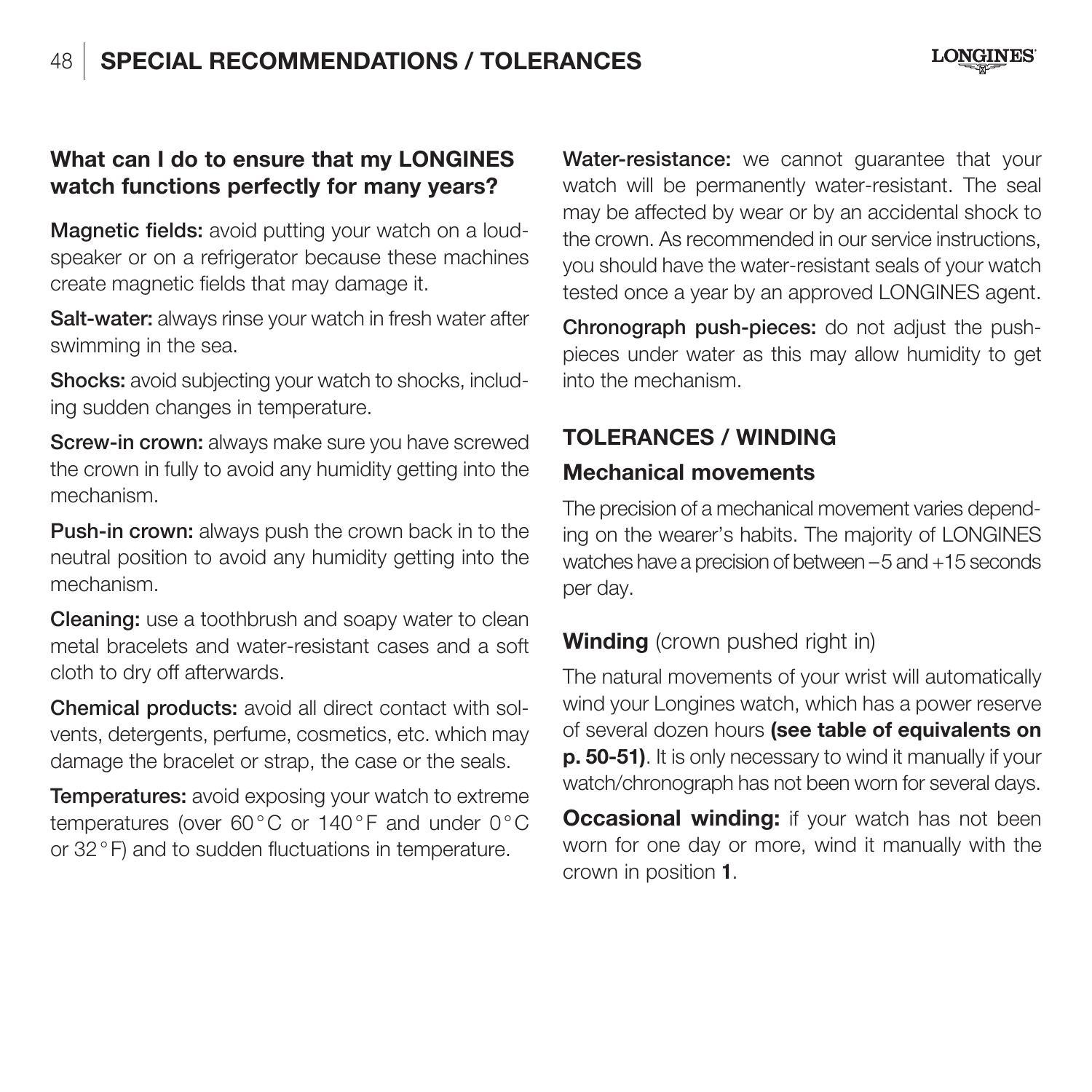#### **Quartz movements**

The ambient temperature affects the precision of a quartz movement, which will be between  $-0.3$  and + 0.5 second per day.

If you have a **quartz** watch the electrical power is supplied by a battery. After 12 to 18 months of use (with the exception of watches with lithium batteries) the voltage in the battery may drop suddenly and cause your watch to stop. Some models have a battery endof-life function. The seconds hand will start to jump every 4 seconds. If this happens we recommend that you replace the battery immediately, because once the battery runs down totally it may damage your watch.

#### **Collection and treatment of end of life quartz watches \***

This symbol indicates that this product should not be disposed with household waste. It has to be returned to a local authorised collection system. By following



this procedure you will contribute to the protection of the environment and human health. The recycling of the materials will help to conserve natural resources.

\* Valid in the EU member states and in any countries with corresponding legislation.

#### **Replacing the battery**

We recommend that you contact an approved LONGINES service centre or authorised LONGINES retailer, as they are equipped with the tools and apparatus required to carry out the work and the necessary checks in a professional manner. A worn-out battery should be replaced immediately in order to reduce the risk of leakage and consequent damage to the movement.

#### **Battery type**

Button-type zinc-silver oxide primary battery cell.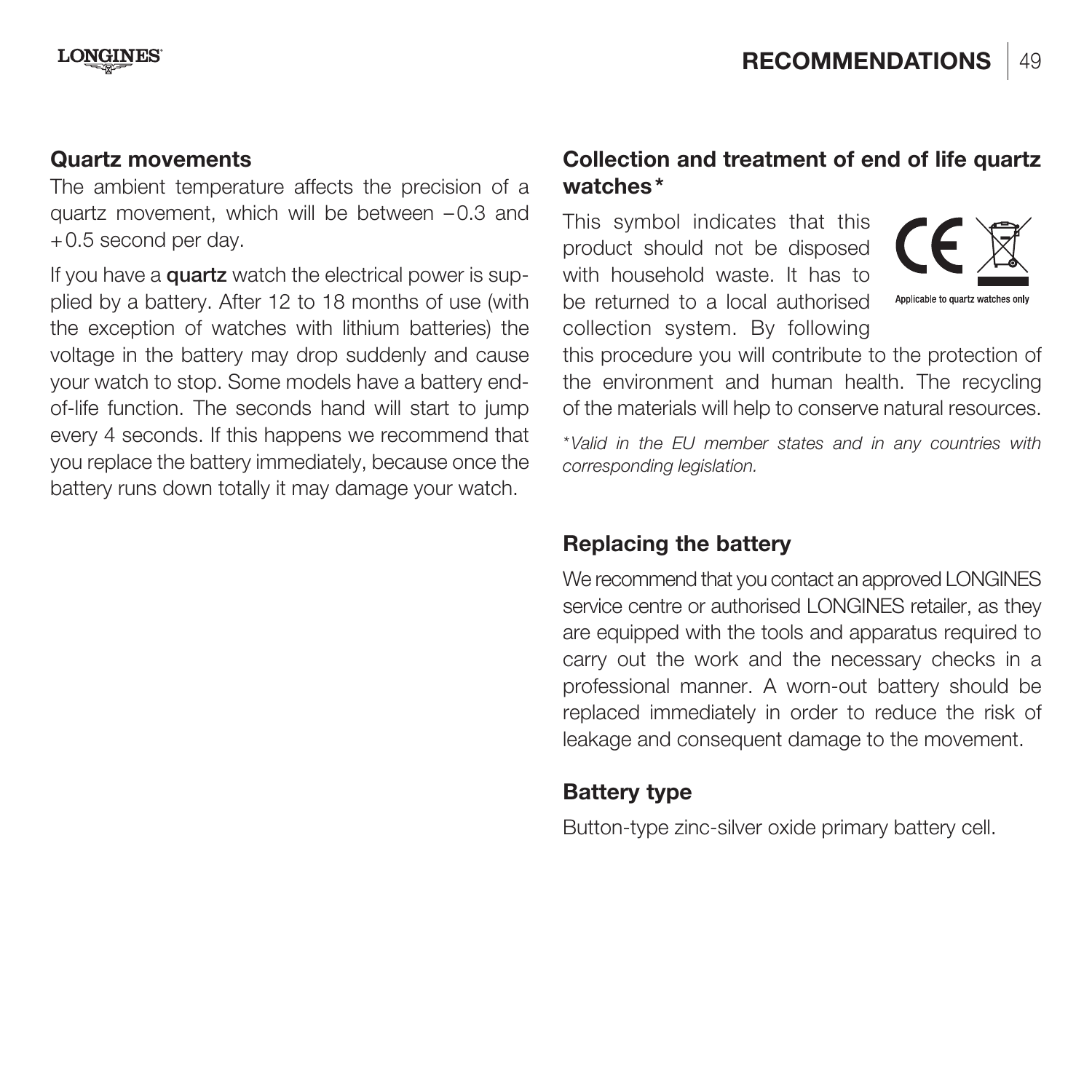50 **TABLE OF EQUIVALENTS**

**\* Only calibres with more than 3 hands and the date. For other calibres, see pages 58-59**

**LONGINES** 

| Ref.                 | Calibre*    | <b>Collection</b>                          | <b>Power reserve</b> | Page |
|----------------------|-------------|--------------------------------------------|----------------------|------|
| L2.503.              | L600        | The Longines Master Collection             | 42h                  | 69   |
| L2.601.              | L614        | The Lindbergh Hour Angle Watch             | 42h                  | 66   |
| L2.629.              | L651        | The Longines Master Collection             | 42h                  | 77   |
| L2.631.              | L635        | The Longines Master Collection             | 38h                  | 62   |
| L2.643.              | L650        | Longines evidenza                          | 42h                  | 77   |
| L2.648.              | <b>L607</b> | The Longines Master Collection             | 42h                  | 60   |
| L2.666.              | L693        | The Longines Master Collection             | 48h                  | 61   |
| L2.669.              | L651        | The Longines Master Collection             | 42h                  | 77   |
| L2.673.              | L678        | The Longines Master Collection             | 48h                  | 82   |
| L2.678.              | L699        | The Lindbergh Hour Angle Watch             | 46h                  | 66   |
| L2.693.              | L696        | The Longines Master Collection             | 46h                  | 80   |
| L2.708.              | L602        | The Longines Master Collection             | 42h                  | 61   |
| L2.713.              | L699        | The Longines Weems Second-Setting Watch    | 46h                  | 68   |
| L2.714.              | L697        | The Longines Master Collection             | 46h                  | 70   |
| L2.715.              | L698        | The Longines Master Collection             | 46h                  | 70   |
| L2.716.              | L697        | The Longines Master Collection             | 46h                  | 70   |
| L2.717.              | L698        | The Longines Master Collection             | 46h                  | 70   |
| L2.718.              | L704.2      | The Longines Master Collection             | 48h                  | 64   |
| L2.730.              | L705        | Longines Lindbergh's Atlantic Voyage Watch | 46h                  | 81   |
| L2.733.              | L688        | The Longines Column-Wheel Chronograph      | 54h                  | 79   |
| L <sub>2.738</sub> . | L707        | The Longines Master Collection             | 46h                  | 71   |
| L <sub>2.739</sub> . | L707        | The Longines Master Collection             | 46h                  | 71   |
| L2.742.              | L688        | The Longines Column-Wheel Chronograph      | 54h                  | 79   |
| L2.743.              | L688        | Conquest                                   | 54h                  | 79   |
| L2.744.              | L688        | Conquest                                   | 54h                  | 79   |
| L2.745.              | L683        | Longines Heritage 1951                     | 48h                  | 79   |
| L2.747.              | L674        | Longines Heritage 1954                     | 48h                  | 78   |
| L2.749.              | L688        | The Longines Column-Wheel Chronograph      | 54h                  | 79   |

**The reference number of your watch is engraved on the case-back.**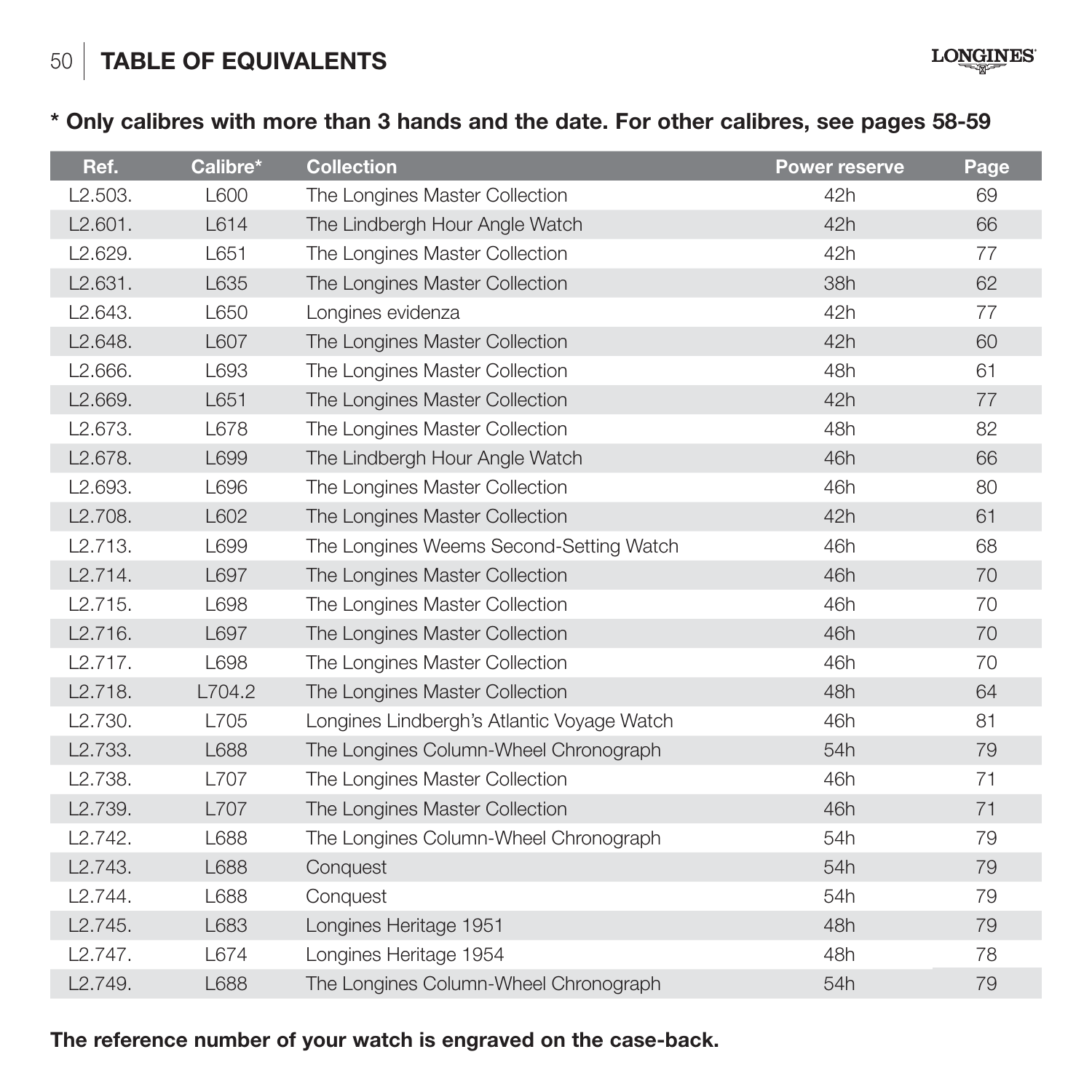**TABLE OF EQUIVALENTS** 51

## **\* Only calibres with more than 3 hands and the date. For other calibres, see pages 58-59**

| Ref.    | Calibre*     | <b>Collection</b>                                                                         | <b>Power reserve</b> | Page |
|---------|--------------|-------------------------------------------------------------------------------------------|----------------------|------|
| L2.750. | 1688         | The Longines Column-Wheel Chronograph                                                     | 54h                  | 79   |
| L2.751. | L704.3       | Longines Twenty-Four Hours                                                                | 48h                  | 64   |
| 12.752. | 1688         | The Longines Saint-Imier Collection                                                       | 54h                  | 79   |
| L2.753. | L688         | The Longines Saint-Imier Collection                                                       | 54h                  | 79   |
| 12.755. | 1636         | The Longines Master Collection                                                            | 38h                  | 60   |
| L2.759. | L688         | The Longines Master Collection                                                            | 54h                  | 79   |
| 12.764. | <b>1707</b>  | The Longines Saint-Imier Collection                                                       | 46h                  | 71   |
| L2.768. | L688         | Longines Heritage 1942                                                                    | 54h                  | 79   |
| L2.773. | L678         | The Longines Master Collection                                                            | 48h                  | 82   |
| L2.774. | <b>L788</b>  | The Longines Column-Wheel Single<br>Push-Piece Chronograph 180 <sup>th</sup> Anniversary* | 54h                  | 81   |
| 12.775. | L788         | The Longines Column-Wheel Single<br>Push-Piece Chronograph 180 <sup>th</sup> Anniversary  | 54h                  | 81   |
| L2.776. | L788         | The Longines Column-Wheel Single<br>Push-Piece Chronograph 180 <sup>th</sup> Anniversary  | 54h                  | 81   |
| 12.779. | 788          | The Longines Avigation Watch Type A-7                                                     | 54h                  | 81   |
| L2.780. | L688         | The Longines Telemeter Chronograph                                                        | 54h                  | 79   |
| L2.781. | L688         | The Longines Tachymeter Chronograph                                                       | 54h                  | 79   |
| L3.279. | L538         | Conquest                                                                                  | QUARTZ               | 75   |
| 13.643. | 1541         | HydroConquest                                                                             | QUARTZ               | 75   |
| L3.644. | L667         | HydroConquest                                                                             | 48h                  | 78   |
| L3.660. | 1541         | Conquest                                                                                  | QUARTZ               | 75   |
| L3.674. | L633-Diver   | The Longines Legend Diver Watch                                                           | 38h                  | 65   |
| 13.687. | 1704.2       | Conquest                                                                                  | 48h                  | 64   |
| L4.754. | L688-Vernier | The Longines Column-Wheel Chronograph Record                                              | 54h                  | 80   |
| L4.796. | 1683         | Flagship Heritage                                                                         | 48h                  | 79   |
| L4.797. | L698         | Longines Heritage Retrograde                                                              | 46h                  | 70   |
| 14.799. | 1636         | Flagship                                                                                  | 38h                  | 60   |
| L4.803. | L688         | Flagship                                                                                  | 54h                  | 79   |

**The reference number of your watch is engraved on the case-back.**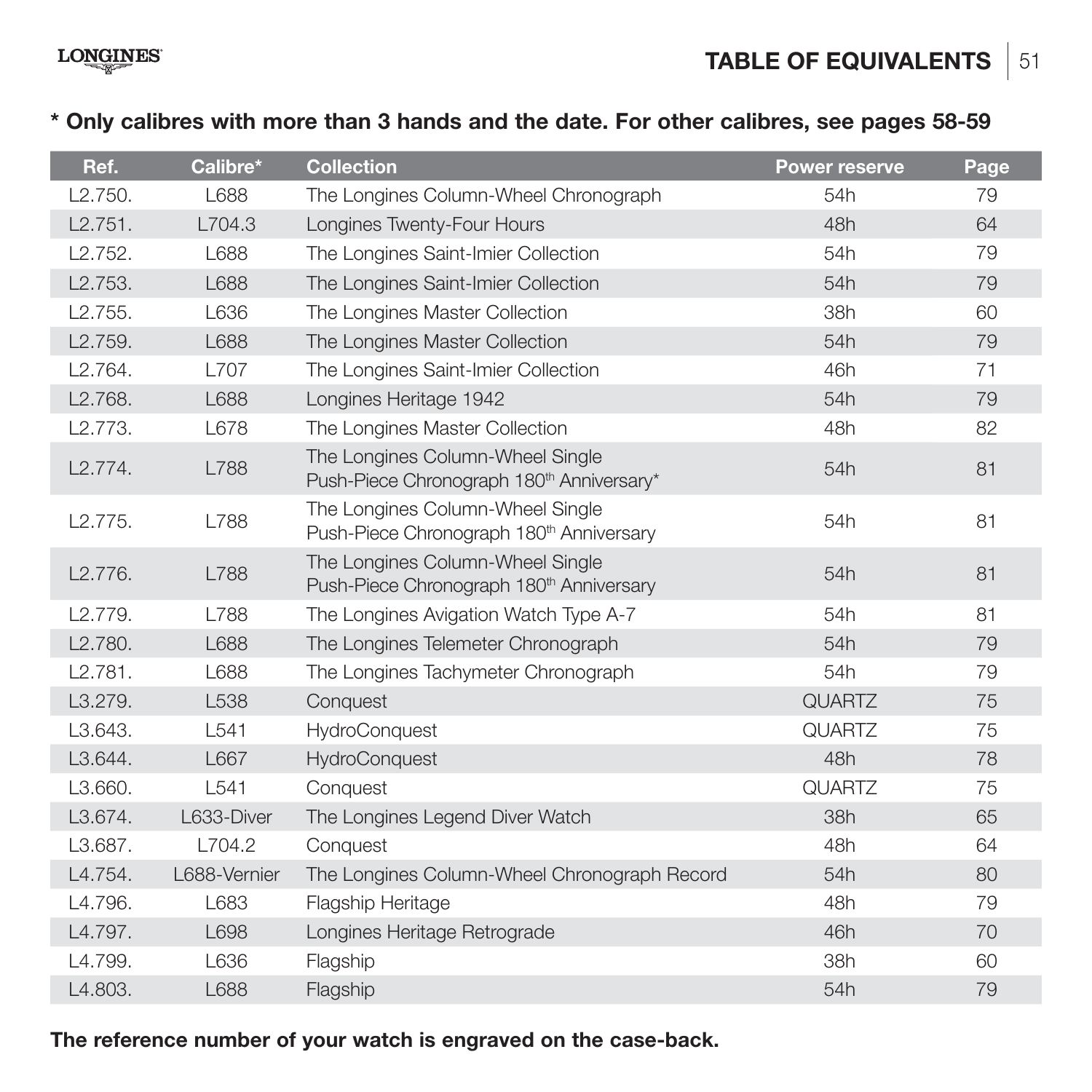# 52 **PICTOGRAMS**



| Cal.                                                     | Caliber                                                                            |                                         | Water-resistance                                                                                                                     |
|----------------------------------------------------------|------------------------------------------------------------------------------------|-----------------------------------------|--------------------------------------------------------------------------------------------------------------------------------------|
| Ref.                                                     | Reference                                                                          | $\sum_{3 \text{ bar}}$                  | Water-resistant to 3 bar (30 m)*                                                                                                     |
| E.0.L                                                    | Battery end-of-life                                                                | $\left[\frac{1}{5 \text{ bar}}\right]$  | Water-resistant to 5 bar (50 m)*                                                                                                     |
| 一                                                        | Distance between lugs                                                              | $\left[\frac{1}{10\text{bar}}\right]$   | Water-resistant to 10 bar (100 m)*                                                                                                   |
| <b>CITES</b>                                             | Convention on International Trade in Endangered<br>Species of Wild Fauna and Flora | $\left[\frac{1}{30\,\text{bar}}\right]$ | Water-resistant to 30 bar (300 m)*                                                                                                   |
| Ø)                                                       | Transparent case-back                                                              |                                         | * The values given in meters for the water-resistance are equivalent to the degree of superpressure applied under the ISO 2281 norm. |
| ◙                                                        | Transparent case-back with back cover                                              |                                         | Case material                                                                                                                        |
| Ø                                                        | Screwed case-back                                                                  | ST<br>STEEL                             | Stainless steel                                                                                                                      |
| (ම                                                       | Screwed crown                                                                      | $\frac{18K}{750}$                       | Gold 18K                                                                                                                             |
| €۶                                                       | Single push-piece crown                                                            | PVD                                     | <b>PVD</b>                                                                                                                           |
| Ô                                                        | Rotating bezel                                                                     | STEEL<br>PVD                            | Stainless steel / PVD                                                                                                                |
| TACHY                                                    | Tachometric scale                                                                  | STEEL<br><b>18K</b>                     | Stainless steel / Gold 18K                                                                                                           |
| V                                                        | Adjustment point                                                                   | <b>STEEL</b><br>CENANTE                 | Stainless steel / Ceramic                                                                                                            |
| ی ک                                                      | Number and carat weight of Top Wesselton VVS<br>diamonds                           | PL G<br>10M                             | PL GE                                                                                                                                |
| ⊕                                                        | Number and carat weight of Top Wesselton VS or SI<br>diamonds                      |                                         |                                                                                                                                      |
| <b>MOP</b>                                               | Mother-of-Pearl Dial                                                               | Glass                                   |                                                                                                                                      |
| $\begin{bmatrix} \text{LUM} \\ \text{SMZ} \end{bmatrix}$ | Superluminova                                                                      | н                                       | PMMA HT (Polymethyl methacrylate)                                                                                                    |
| ₩                                                        | Deployment buckle                                                                  | M                                       | Mineral                                                                                                                              |
|                                                          |                                                                                    | s                                       | Sapphire crystal                                                                                                                     |
| <b>Movement</b>                                          |                                                                                    | ≗                                       | Sapphire crystal with one layer of anti-reflection coating<br>on the inside                                                          |

# $Q_{\text{quark}}$



霺 **De**  Automatic

**Column-wheel movement Size of the case** 

Manually wound

# **Water-resistance**

| $\left[\frac{1}{3 \text{ bar}}\right]$ | Water-resistant to 3 bar (30 m)*   |
|----------------------------------------|------------------------------------|
| $\left[\frac{1}{5 \text{ bar}}\right]$ | Water-resistant to 5 bar (50 m)*   |
| $\frac{1}{10\text{bar}}$               | Water-resistant to 10 bar (100 m)* |
| $\sqrt{\frac{1}{30\pi}}$               | Water-resistant to 30 bar (300 m)* |
|                                        |                                    |

|                          | Case material              |
|--------------------------|----------------------------|
| ST<br>STEEL              | Stainless steel            |
| $\sqrt{\frac{18K}{750}}$ | Gold 18K                   |
| PVD                      | <b>PVD</b>                 |
| STEEL<br>PVD             | Stainless steel / PVD      |
| STEEL<br>18K             | Stainless steel / Gold 18K |
| STEEL<br>EELIJIB         | Stainless steel / Ceramic  |
| PLG<br>10 M              | PI GF                      |
|                          |                            |

| Superluminova     | н<br>PMMA HT (Polymethyl methacrylate)                                                 |
|-------------------|----------------------------------------------------------------------------------------|
| Deployment buckle | М<br>Mineral                                                                           |
|                   | . S<br>Sapphire crystal                                                                |
| าent              | Sapphire crystal with one layer of anti-reflection coat<br>s<br>on the inside          |
| Quartz            | Sapphire crystal with several layers of anti-reflection<br>l≦<br>coating on the inside |
|                   |                                                                                        |



(in mm)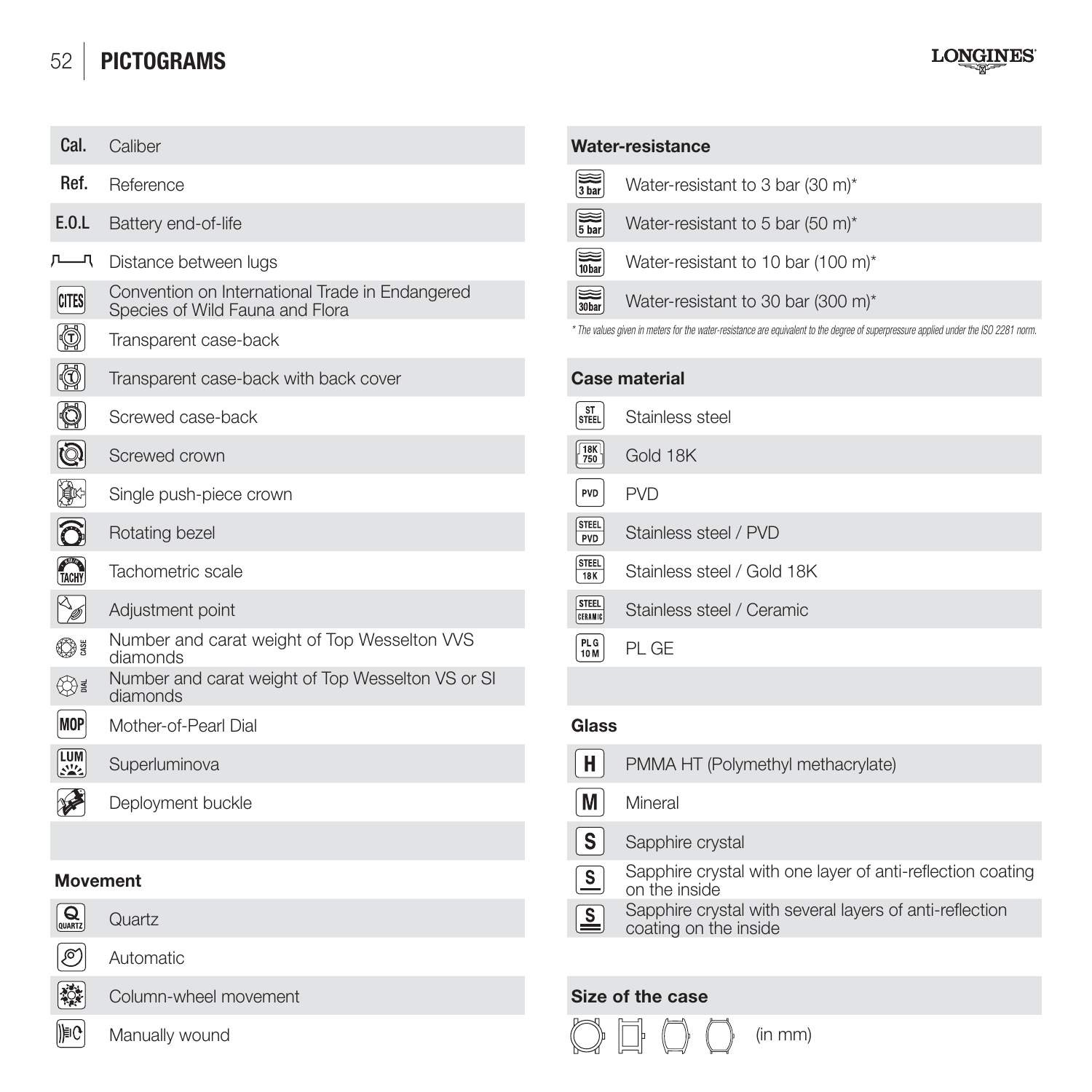## **LONGINES**

# **PHASES OF THE MOON / TABLE OF LUNAR MONTHS** 53

| 2013         | <b>New Moon</b>                                                                                                                                                                     | <b>First Quarter</b>                                                                                                                                                                | <b>Full Moon</b>                                                                                                                                                         | <b>Last Quarter</b>                                                                                                                                                        |
|--------------|-------------------------------------------------------------------------------------------------------------------------------------------------------------------------------------|-------------------------------------------------------------------------------------------------------------------------------------------------------------------------------------|--------------------------------------------------------------------------------------------------------------------------------------------------------------------------|----------------------------------------------------------------------------------------------------------------------------------------------------------------------------|
|              | ٠                                                                                                                                                                                   | $\lambda$                                                                                                                                                                           | $\Omega$                                                                                                                                                                 | $\langle$                                                                                                                                                                  |
|              | 13 December 2012                                                                                                                                                                    | 20 December 2012                                                                                                                                                                    | 28 December 2012                                                                                                                                                         | 5 January 2013                                                                                                                                                             |
|              | 11 January                                                                                                                                                                          | 18 January                                                                                                                                                                          | 27 January                                                                                                                                                               | 3 February                                                                                                                                                                 |
|              | 10 February                                                                                                                                                                         | 17 February                                                                                                                                                                         | 25 February                                                                                                                                                              | 4 March                                                                                                                                                                    |
|              | 11 March                                                                                                                                                                            | 19 March                                                                                                                                                                            | 27 March                                                                                                                                                                 | 3 April                                                                                                                                                                    |
|              | 10 April                                                                                                                                                                            | 18 April                                                                                                                                                                            | 25 April                                                                                                                                                                 | 2 May                                                                                                                                                                      |
|              | 10 May                                                                                                                                                                              | 18 May                                                                                                                                                                              | 25 May                                                                                                                                                                   | 31 May                                                                                                                                                                     |
|              | 8 June                                                                                                                                                                              | 16 June                                                                                                                                                                             | 23 June                                                                                                                                                                  | 30 June                                                                                                                                                                    |
|              | 8 July                                                                                                                                                                              | 16 July                                                                                                                                                                             | 22 July                                                                                                                                                                  | 29 July                                                                                                                                                                    |
|              | 6 August                                                                                                                                                                            | 14 August                                                                                                                                                                           | 21 August                                                                                                                                                                | 28 August                                                                                                                                                                  |
|              | 5 September                                                                                                                                                                         | 12 September                                                                                                                                                                        | 19 September                                                                                                                                                             | 27 September                                                                                                                                                               |
|              | 5 October                                                                                                                                                                           | 11 October                                                                                                                                                                          | 18 October                                                                                                                                                               | 26 October                                                                                                                                                                 |
|              | 3 November                                                                                                                                                                          | 10 November                                                                                                                                                                         | 17 November                                                                                                                                                              | 25 November                                                                                                                                                                |
|              | 3 December                                                                                                                                                                          | 9 December                                                                                                                                                                          | 17 December                                                                                                                                                              | 25 December                                                                                                                                                                |
| 2014         | 1 January 2014                                                                                                                                                                      | 8 January 2014                                                                                                                                                                      | 16 January 2014                                                                                                                                                          | 24 January 2014                                                                                                                                                            |
|              | 30 January                                                                                                                                                                          | 6 February                                                                                                                                                                          | 14 February                                                                                                                                                              | 22 February                                                                                                                                                                |
|              | 1 March                                                                                                                                                                             | 8 March                                                                                                                                                                             | 16 March                                                                                                                                                                 | 24 March                                                                                                                                                                   |
|              | 30 March                                                                                                                                                                            | 7 April                                                                                                                                                                             | 15 April                                                                                                                                                                 | 22 April                                                                                                                                                                   |
|              | 29 April                                                                                                                                                                            | 7 May                                                                                                                                                                               | 14 May                                                                                                                                                                   | 21 May                                                                                                                                                                     |
|              | 28 May                                                                                                                                                                              | 5 June                                                                                                                                                                              | 13 June                                                                                                                                                                  | 19 June                                                                                                                                                                    |
|              | 27 June                                                                                                                                                                             | 5 July                                                                                                                                                                              | 12 July                                                                                                                                                                  | 19 July                                                                                                                                                                    |
|              | 26 July                                                                                                                                                                             | 4 August                                                                                                                                                                            | 10 August                                                                                                                                                                | 17 August                                                                                                                                                                  |
|              | 25 August                                                                                                                                                                           | 2 September                                                                                                                                                                         | 9 September                                                                                                                                                              | 16 September                                                                                                                                                               |
|              | 24 September                                                                                                                                                                        | 1 October                                                                                                                                                                           | 8 October                                                                                                                                                                | 15 October                                                                                                                                                                 |
|              | 23 October                                                                                                                                                                          | 31 October                                                                                                                                                                          | 6 November                                                                                                                                                               | 14 November                                                                                                                                                                |
|              | 22 November                                                                                                                                                                         | 29 November                                                                                                                                                                         | 6 December                                                                                                                                                               | 14 December                                                                                                                                                                |
| 2015<br>2016 | 22 December 2014<br>20 January<br>18 February<br>20 March<br>18 April<br>18 May<br>16 June<br>16 July<br>14 August<br>13 September<br>13 October<br>11 November<br>11 December 2015 | 28 December 2014<br>27 January<br>25 Februarv<br>27 March<br>25 April<br>25 May<br>24 June<br>24 July<br>22 August<br>21 September<br>20 October<br>19 November<br>18 December 2015 | 5 January 2015<br>3 February<br>5 March<br>4 April<br>4 May<br>2 June<br>2 July<br>31 July<br>29 August<br>28 September<br>27 October<br>25 November<br>25 December 2015 | 13 January 2015<br>12 February<br>13 March<br>12 April<br>11 May<br>9 June<br>8 July<br>7 August<br>5 September<br>4 October<br>3 November<br>3 December<br>2 January 2016 |
|              | 10 January                                                                                                                                                                          | 16 January                                                                                                                                                                          | 24 January                                                                                                                                                               | 1 February                                                                                                                                                                 |
|              | 8 February                                                                                                                                                                          | 15 February                                                                                                                                                                         | 22 February                                                                                                                                                              | 1 March                                                                                                                                                                    |
|              | 9 March                                                                                                                                                                             | 15 March                                                                                                                                                                            | 23 March                                                                                                                                                                 | 31 March                                                                                                                                                                   |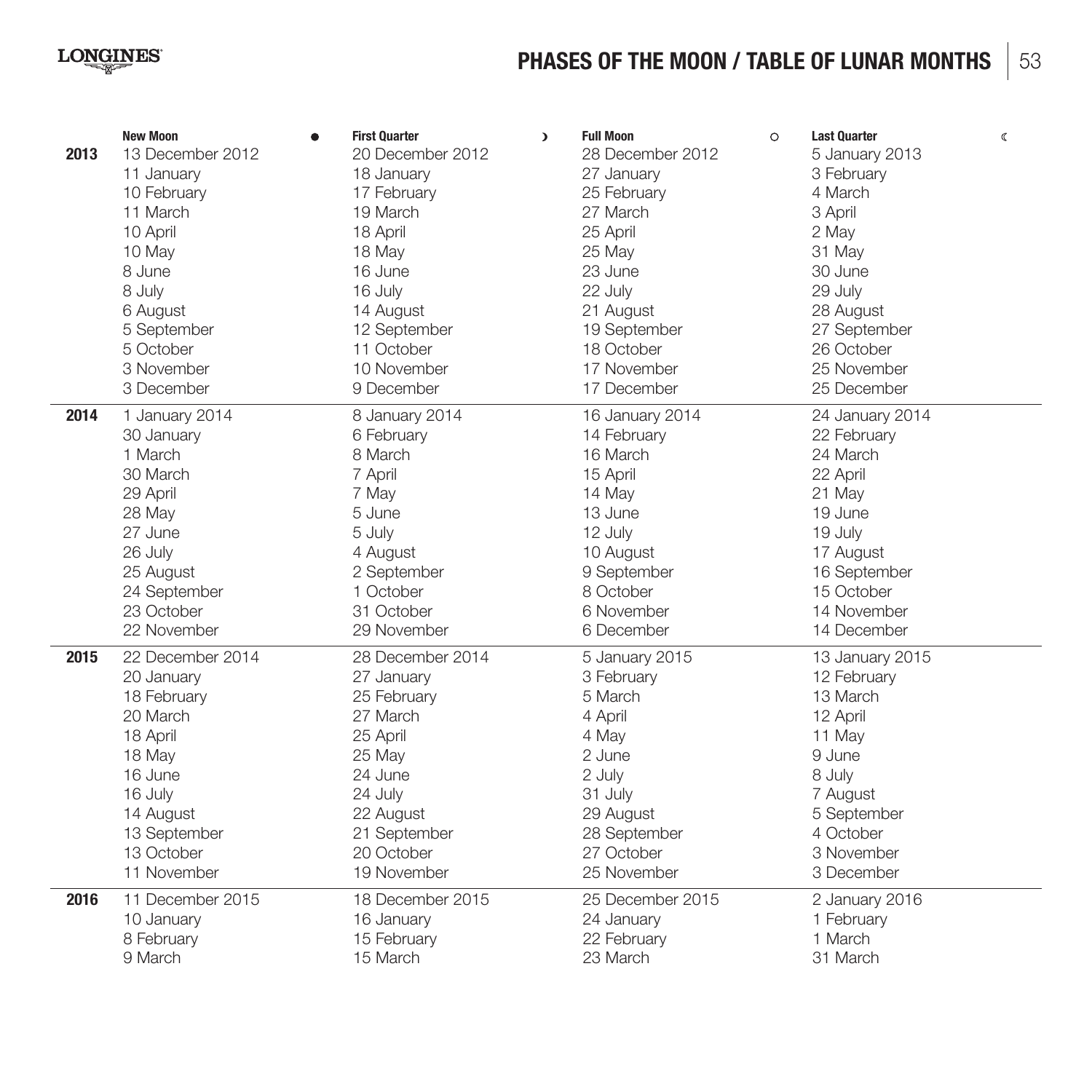# 54 **RUBBER STRAP**

**LONGINES** 

- Excellent resistance to water and wear
- Superb mechanical properties
- Very good resistance to aggressive and extreme environments



**1.** Detach the two covers over the clasp by pressing on the bars.



**2.** Measure the circumference of your wrist by wrapping the strap round it. Half the number of holes that overlap indicates the length that suits your wrist.

*Example:* half resulting in an even number: 8 overlapping holes, half of 8 is 4, remove 2 holes on each section.

Half resulting in a odd number: 14 overlapping holes, half of 14 is 7, remove 4 holes on the section of the strap at 12 o'clock and 3 holes on the section at 6 o'clock.



**3.** Cut along the corresponding **remove another hole.** graduations.

- $\bullet$  Incomparable suppleness and softness to the touch
- Hi-tech product
- Top-range quality
- Hand-finished



**4.** Reinsert the bars in the two sections of the strap.



**5.** Attach the sections to the clasp so that the graduations are on the inside, i.e. against your skin, insert the bars in the holes closest to the centre of the clasp.

**6.** Try your watch on.



**7.** For the final adjustment, move the bar to one of the holes in the clasp.

If the strap is too long, you can



**We recommend that, if necessary, you have the length of your strap adjusted by a Longines agent.**



**We recommend that you wash your rubber strap regularly with soap and water, especially on the inside.**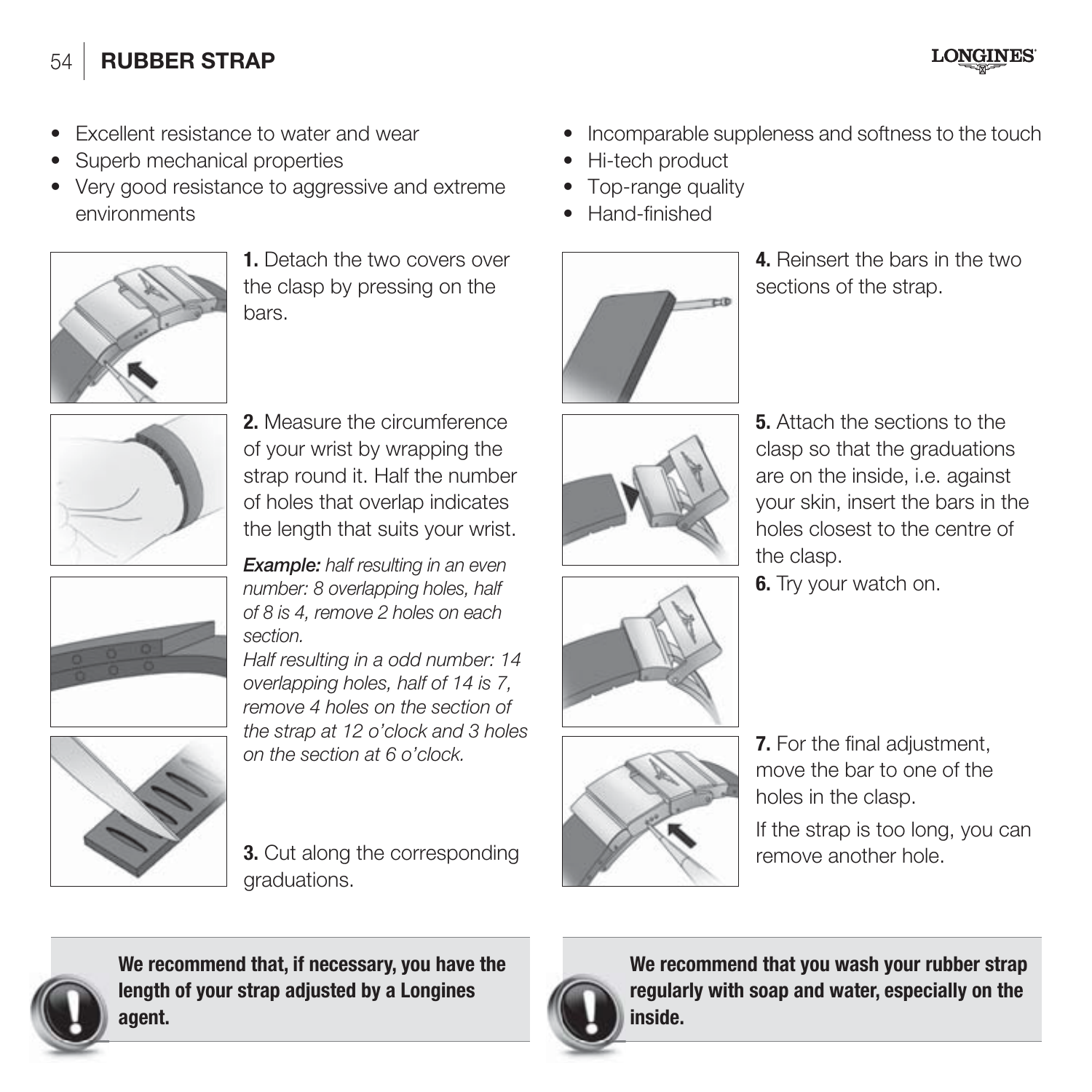#### **LONGINES**

# Adjusting the clasp **Closing the clasp**



**1.** Release the adjusting mechanism by removing the pin from the hole in the long section of the strap.



**2.** Slide the mechanism along this long section and then fix it by reinserting the pin in the desired hole.



**5.** Put the bracelet on your wrist and slide the long section through the small fixed buckle.



**6.** Close the folding clasp until it clicks into place. If necessary, slide the long section through the small mobile buckle.

# **Opening the clasp**



**3.** To open the clasp press in the push-pieces on either side simultaneously.



**4.** Open the clasp to enlarge the bracelet and remove the watch from your wrist.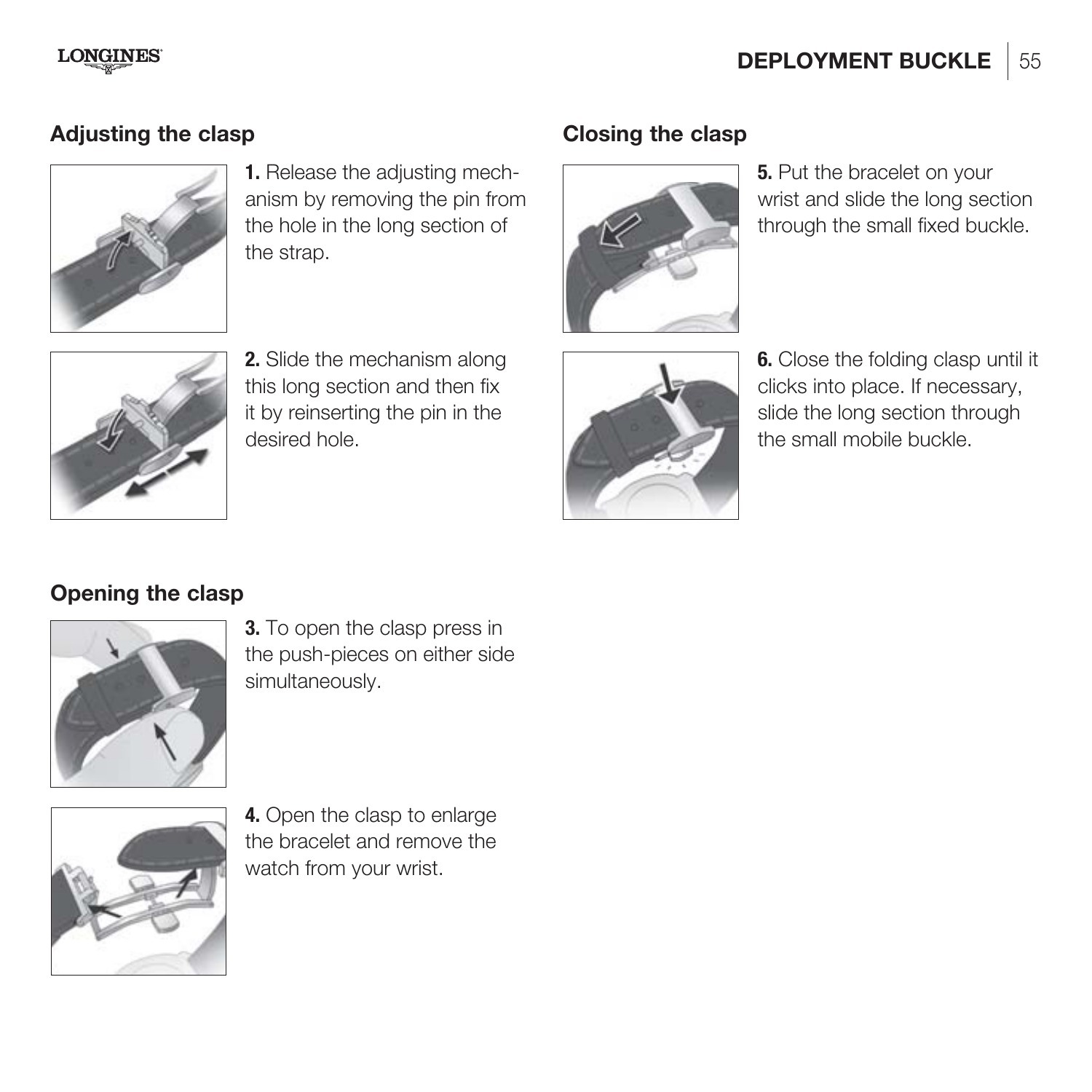# 56 **CERTIFICATE OF AUTHENTICITY**



#### **Longines bows to the paragon of beauty: the diamond**



This certificate of authenticity guarantees the quality of each precious stone selected by Longines' specialists.

**The cut:** Longines diamonds are cut in the traditional brilliant style.

**The purity:** the degree of purity of a Longines diamond is VVS (very very small inclusions). This means that it may include minute imperfections which are hardly visible under tenfold magnification (VVS).

**The colour:** the colour of the diamonds used by Longines is Top Wesselton.

**The weight:** the weight of a diamond is measured in carats, one carat being equal to one fifth of a gram.

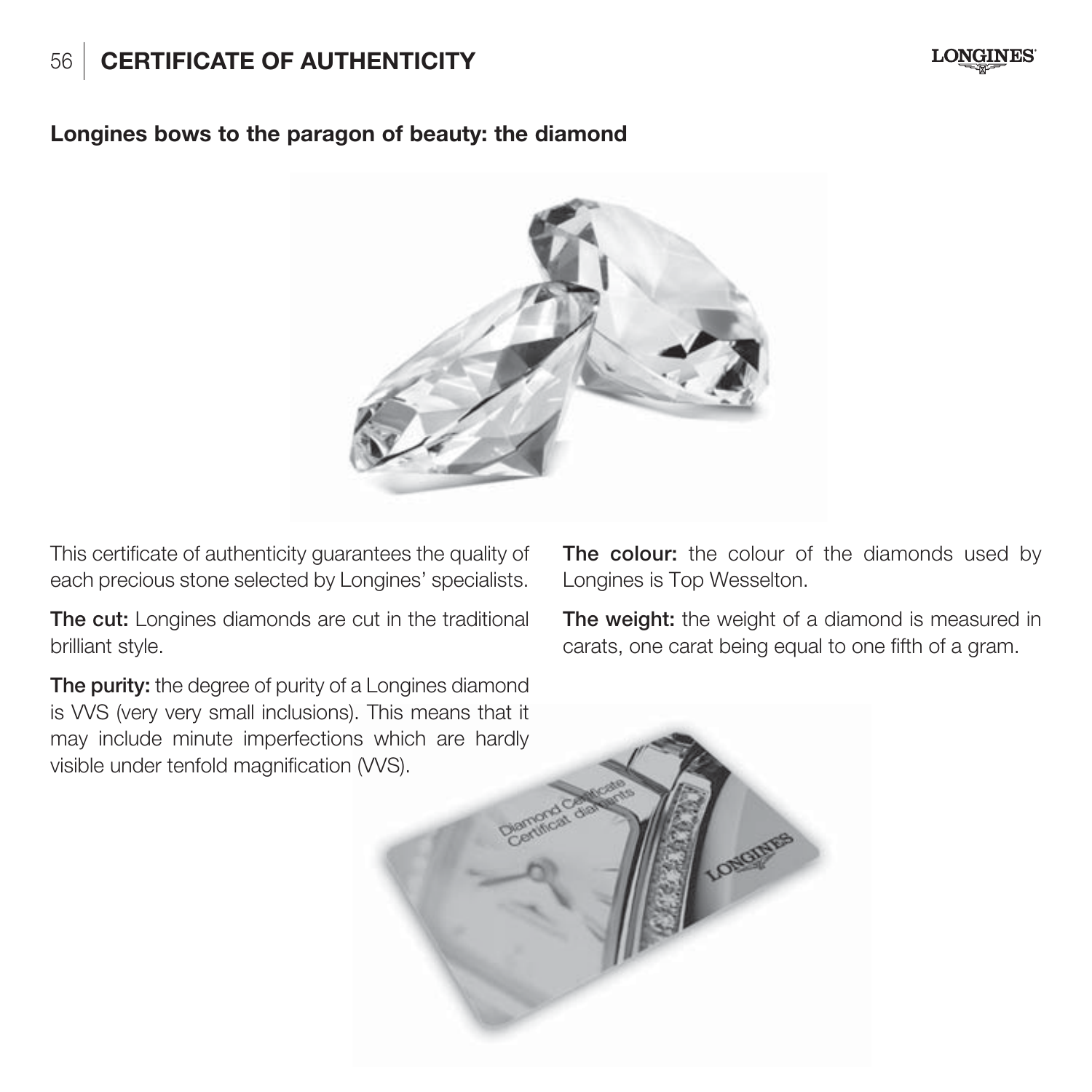**LONGINES** 

# **WATER-RESISTANCE / SCREW-IN CROWN AND PUSH-PIECES** 57





#### **Precautions regarding water-resistance**

If your watch is water-resistant it is essential that the seals be checked each year before the bathing season because, without your realising it, they might have been damaged as the result of a shock.

If the case has to be opened for any reason, the seals for the glass and the case-back as well as the crown (and/or push-pieces) must be checked and, if necessary, replaced.

#### **Screw-in crown and push-pieces**

Certain Longines models have a screw-in crown which has to be unscrewed before each adjustment by turning it anti-clockwise (fig.  $(1)$ ).

After use, return the crown to position **2**, then push in and screw in firmly in position **1** to ensure that the seal with the case is water-resistant (fig.  $(2)$ ).



**IMPORTANT ! You should always push the crown (and/or the push-pieces) right in and screw in firmly to ensure a water-resistant seal with the case. The crown (and/or push-pieces) should never be adjusted if the watch is in a humid atmosphere.**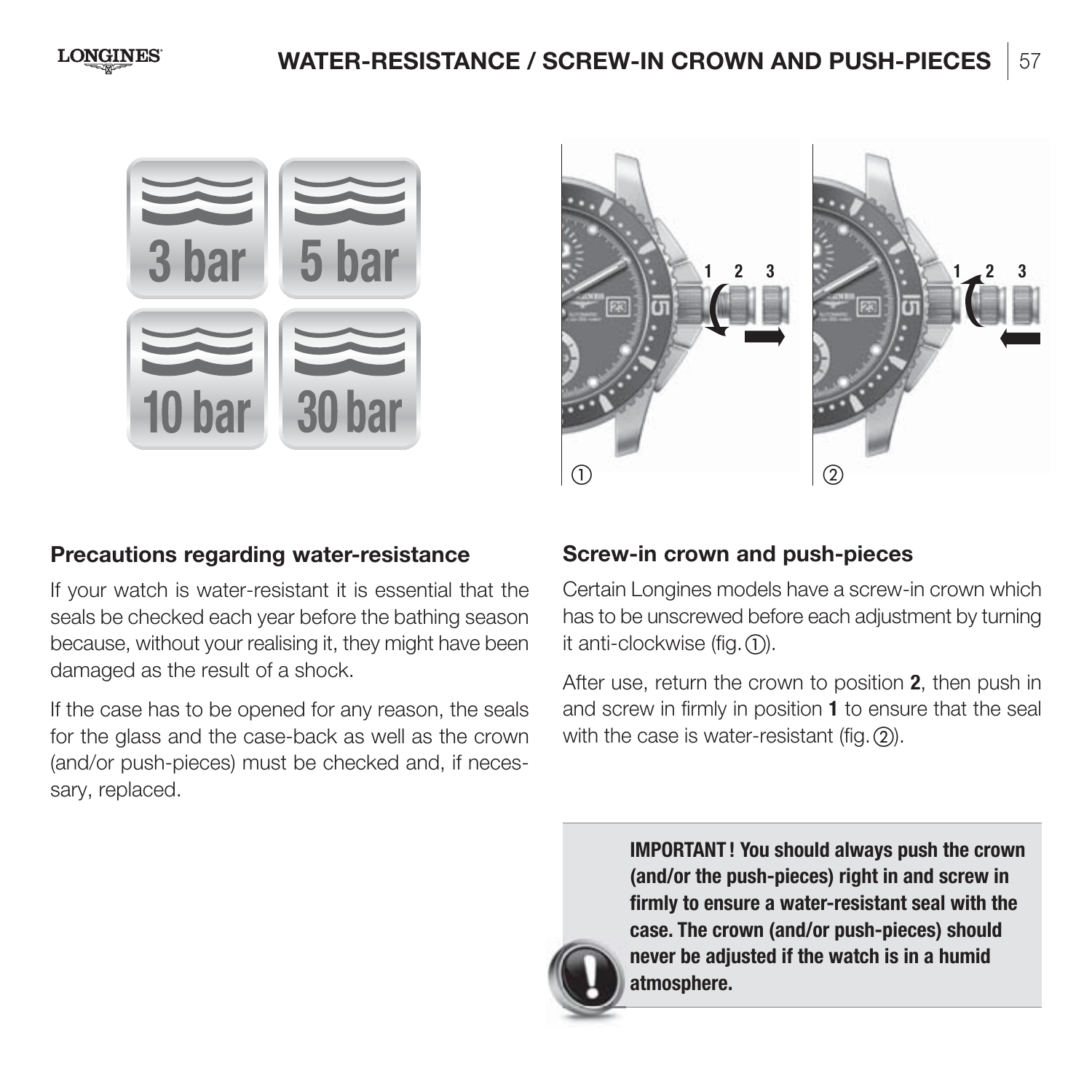# 58 **ADJUSTING THE TIME – GENERAL INFORMATION**



#### **Model with Hour and Minute Hands**

#### **2-position crown**

Applies to all watches that do not feature in the table of equivalents on pages 50-51.





#### **Adjusting the time**

Pull the crown right out to position **2**. Adjust the hands by turning the crown in either direction. Push the crown back in to position **1**.



**Automatic watches require manual winding following a long period of inactivity.**

# **Model with Hour, Minute Hands and Date 3-position crown**

Applies to all watches that do not feature in the table of equivalents on pages 50-51.



#### **Adjusting the time**

Pull the crown right out to position **3**. Adjust the hands by turning the crown in either direction. Push the crown back in to position **1**.

#### **Quick date adjustment (standard)**

Pull the crown out to the intermediate position **2**. Adjust the date by turning the crown **forwards** (clockwise), then push the crown back in again to position **1**. It is necessary to adjust the date after each month with less than 31 days.



**It is not possible to adjust the date between 8.00 p.m. and 3.00 a.m. <sup>23</sup>**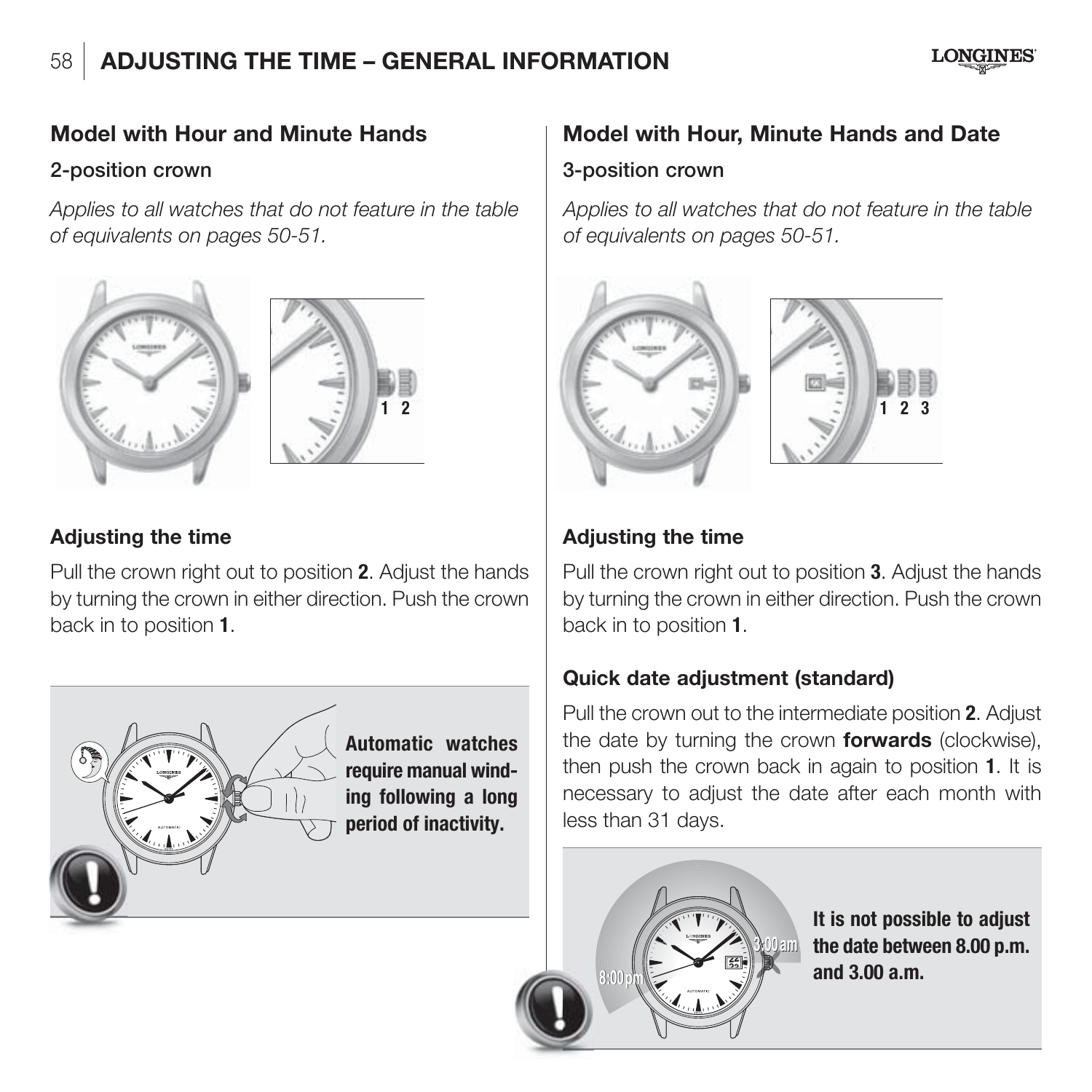#### **LONGINES**

# **ADJUSTING THE TIME - GENERAL INFORMATION** 59

#### **Model with Hour, Minute, Seconds hands and Date**

#### **3-position crown**

Applies to all watches that do not feature in the table of equivalents on pages 50-51.



#### **Adjusting the time and stop seconds (standard)**

To synchronise the watch with the official time signal (radio, telephone, etc.), pull the crown to its furthest position **3**, at the moment when the small seconds hand is at 60, then push the crown back in again to position **1** at the time signal. The calendar changes every time the hour hand passes midnight.

#### **Quick date adjustment (standard)**

Pull the crown out to the intermediate position **2**. Adjust the date by turning the crown **forwards** (clockwise), then push the crown back in again to position **1**. It is necessary to adjust the date after each month with less than 31 days.

#### **Power-reserve indicator**



Certain watches have a power-reserve indicator (calibres L602, L693, L697).

If the watch is worn rarely or not at all, the hand will gradually shift anticlockwise. When it indicates that the

power-reserve is below 1/4, the watch should either be wound or worn to avoid it stopping.

When the watch is wound the power-reserve indicator will shift clockwise.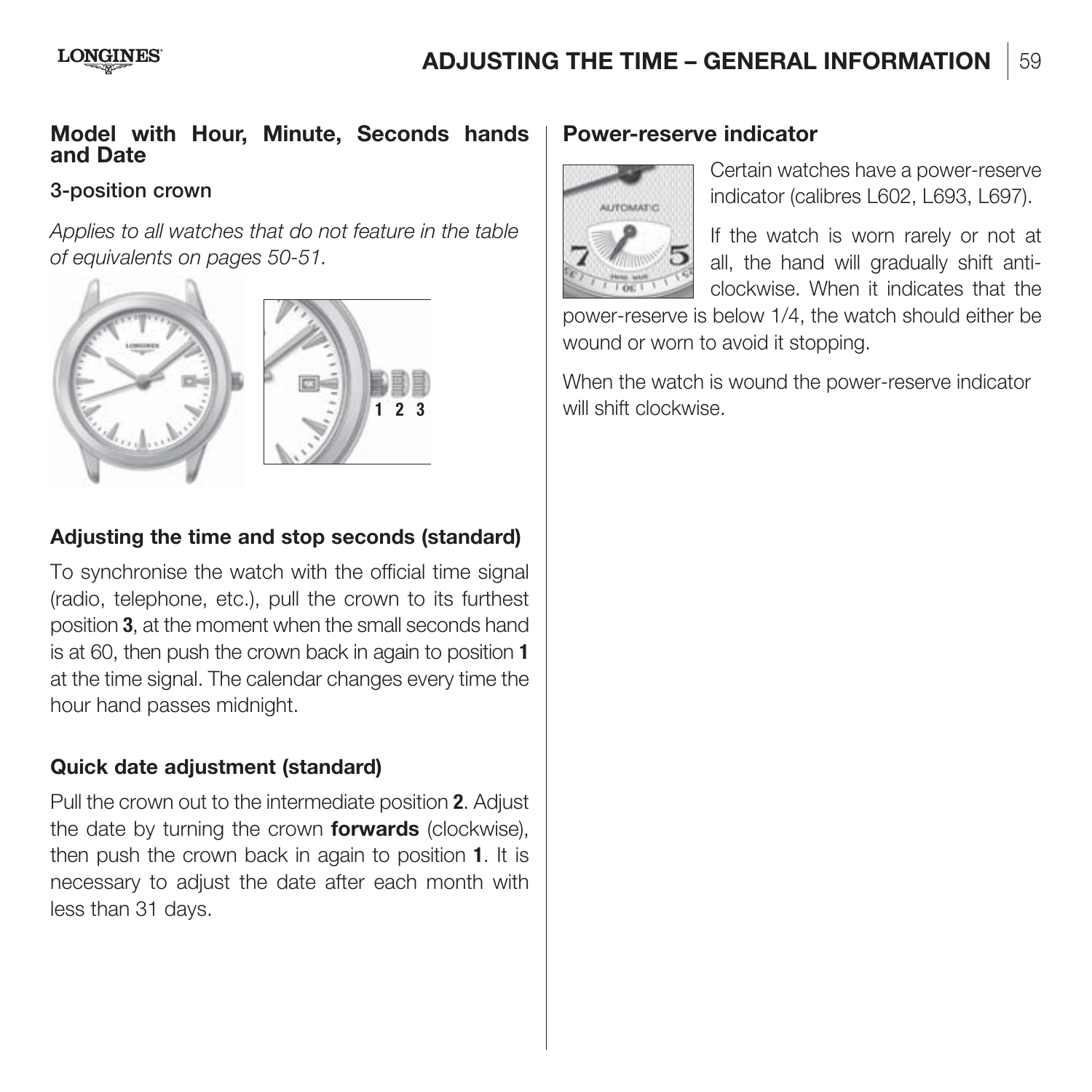

**L607 L636**

Shows the hours, minutes, seconds and date.

# **3-position crown**

**Adjusting the time and stop seconds** (See page 59)

**Quick date adjustment** (See page 59)

Shows the hours, minutes, seconds, date and day.

# **3-position crown**

**Adjusting the time and stop seconds** (See page 59)

#### **Quick date and day adjustment**

Pull the crown out to the intermediate position **2**. Turn it **forwards** (clockwise) to adjust the date, **backwards**  to change the day, and then push it back in again to position **1**. It is necessary to adjust the date after each month with less than 31 days.



**LONGINES**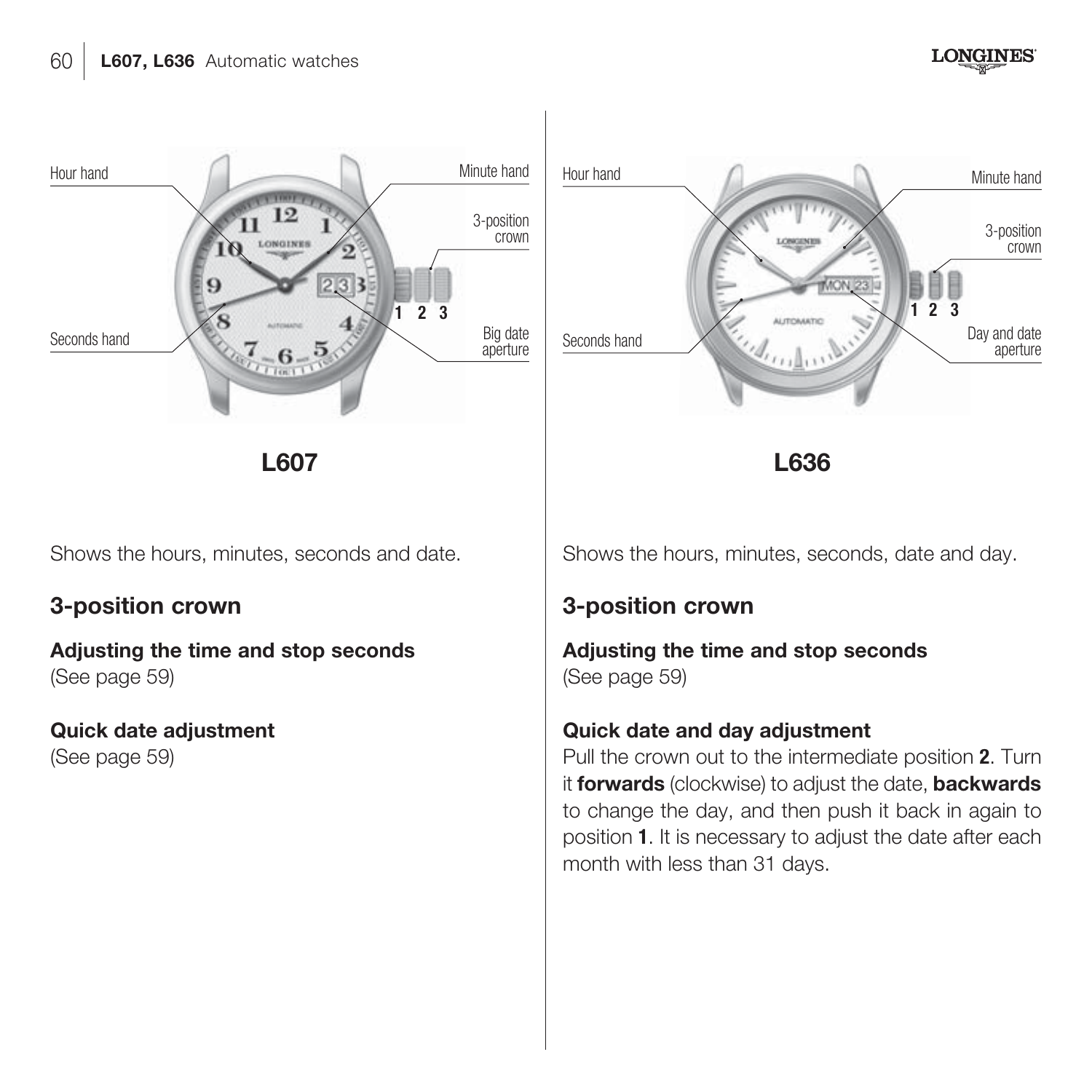indicator



**L602 L693**

 $\Lambda$ 

Shows the hours, minutes, seconds and date, as well as the power-reserve.

# **3-position crown**

**Adjusting the time and stop seconds** (See page 59)

 $\overline{\mathbf{B}}$ 

**Quick date adjustment** (See page 59)

Shows the hours, minutes, seconds and date, as well as the power-reserve.

# **3-position crown**

**Adjusting the time and stop seconds** (See page 59)

#### **Quick date adjustment**

Pull the crown out to the intermediate position **2**. Adjust the time by turning the crown **forwards**. Push the crown back in to position **1**. It is necessary to adjust the date after each month with less than 31 days.

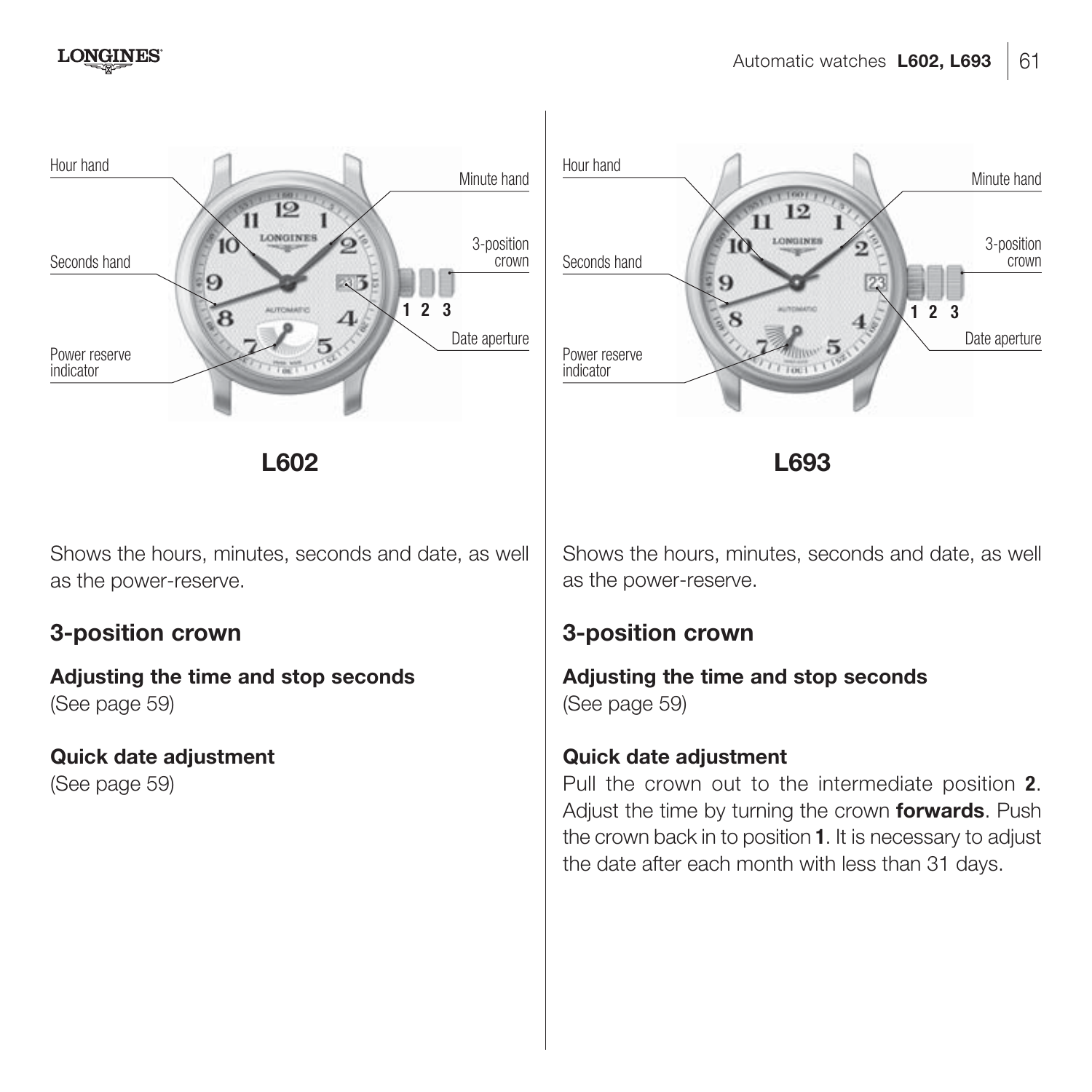**L635 24 time zones** Hour hand Rotating 24-hour diec Minute hand 3-position crown Town ring Seconds hand Seconds hand Date aperture **123**

Shows the hours, minutes, seconds and date, as well as the time in the 24 time zones where there is a reference point (Longines patent no. 02266/92-3).

# **3-position crown**

#### **Adjusting the time and stop seconds**

Pull the crown right out to position **3**. The seconds hand will now stop. Adjust the time by turning the crown in either direction. When the crown is turned the 24-hour disc also turns. Synchronise your watch with a time signal (telephone, radio, TV) and then push the crown back in to position **1**.

#### **Adjusting the time zone and the date**

Pull the crown out to the intermediate position **2**. Turn the crown forwards or backwards to adjust the hour hand in the corresponding direction by successive jumps of one hour, which will not affect the minute or seconds hands.

When the hour hand passes midnight, the date will change automatically, indicating either the next day or the day before, depending on the direction you turn the crown. It is necessary to adjust the date at the end of each month with less than 31 days. Push the crown back in to position **1**.

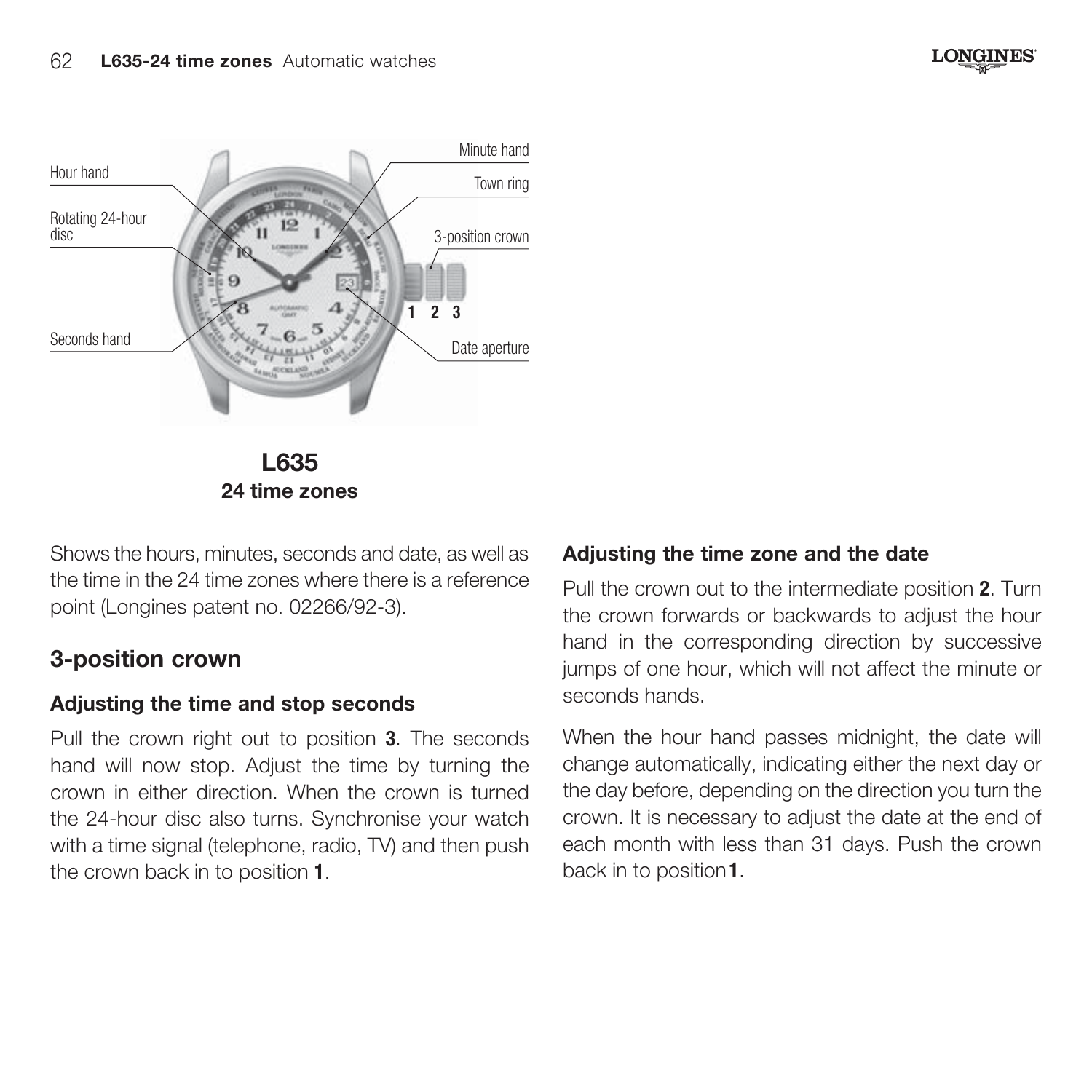



#### **How to use your Longines 24 time zone watch**

Pull the crown right out to position **3**. The seconds hand will now stop.

Turn the crown in either direction so that your local time (winter time) is displayed on the 24-hour disc opposite the town in the time zone where you are.

Push the crown back in to the intermediate position **2** and adjust the hour hand to local time, checking that the date jumps at midnight. Push the crown back in to position **1**.

Your watch now shows universal time on the 24-hour disc and local time by the hands.

**Example:** 23 February, Paris, GMT (London) is at 12 o'clock, the hands show 10 hours and 8 minutes and on the disc the 10 is opposite Paris.

#### **How to use when travelling**

Pull the crown out to the intermediate position **2**.

Adjust the hour hand to correspond to the time zone of the town where you are (see table of towns).

Push the crown back in to position **1**.

Certain countries have summer time; to adjust your watch, carry out the same procedure.

**Example:** 23 February, Tokyo, GMT (London) is at 12 o'clock, the hands show 18 hours and 8 minutes and on the disc the 10 is opposite Paris: this means that it is 10.08 a.m. in Paris.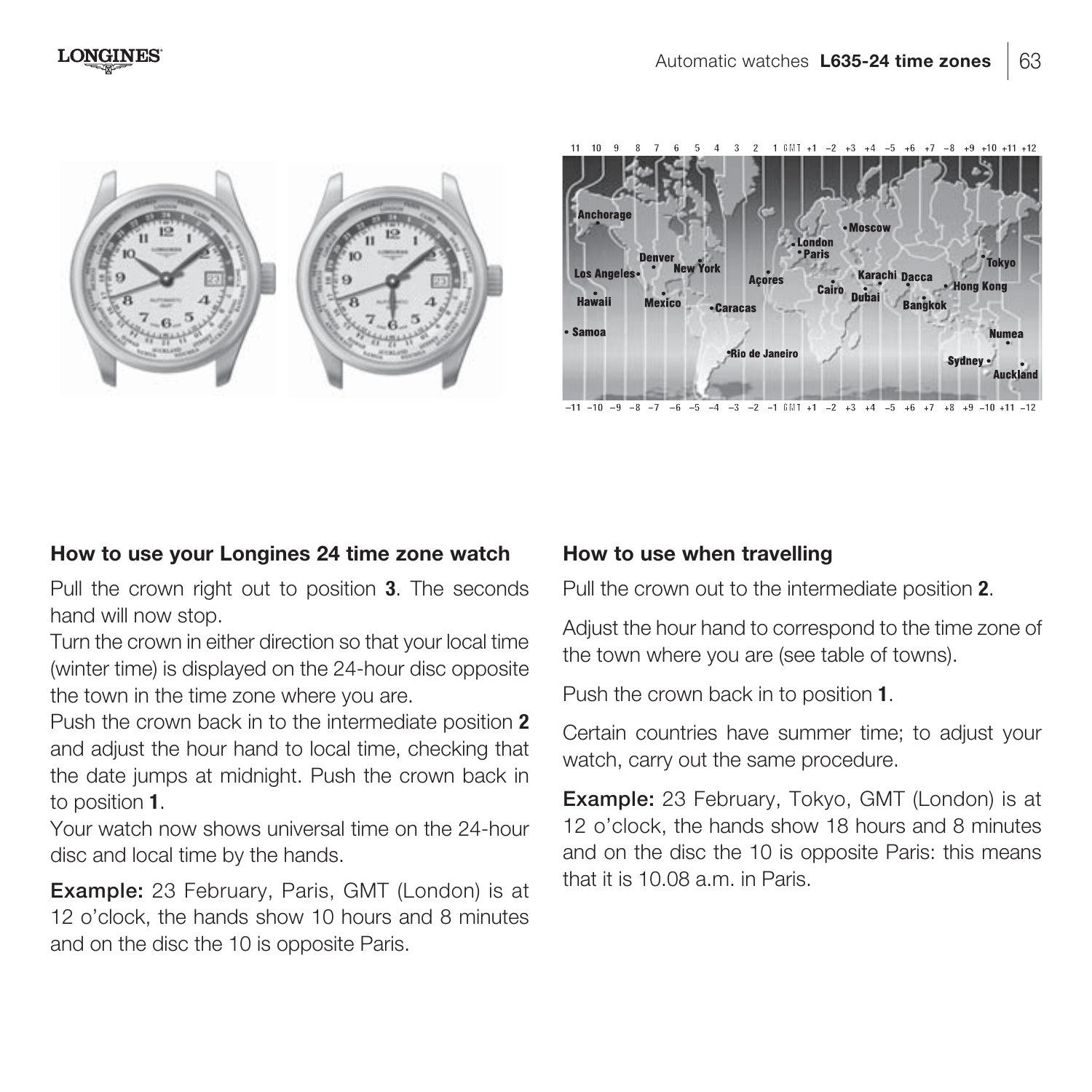

**L704.2 24 hours, 2 time zones**

Shows the hours, minutes, seconds and date, as well as a second time zone.

# **3-position crown**

# **Adjusting the time and stop seconds**

(See page 59)

#### **Quick date adjustment**

Pull the crown out to the intermediate position **2**. Turn the crown **forwards** until the desired date is shown, then push the crown back in to position **1**. It is necessary to adjust the date after each month with less than 31 days.

#### **Adjusting the time in a second time zone (24-hour hand) when travelling**

Pull the crown out to the intermediate position **2**. Adjust the 24-hour hand to correspond to the time zone where you are by turning the crown **backwards**. Push the crown back in to position **1**.



**L704.3 Longines Twenty-Four Hours**

Shows the hours, minutes, seconds and date.

# **3-position crown**

**Adjusting the time and stop seconds** (See page 59)

#### **Quick date adjustment**

Pull the crown out to the intermediate position **2**. Turn the crown **forwards** until the desired date is shown, then push the crown back in to position **1**. It is necessary to adjust the date after each month with less than 31 days.

**LONGINES**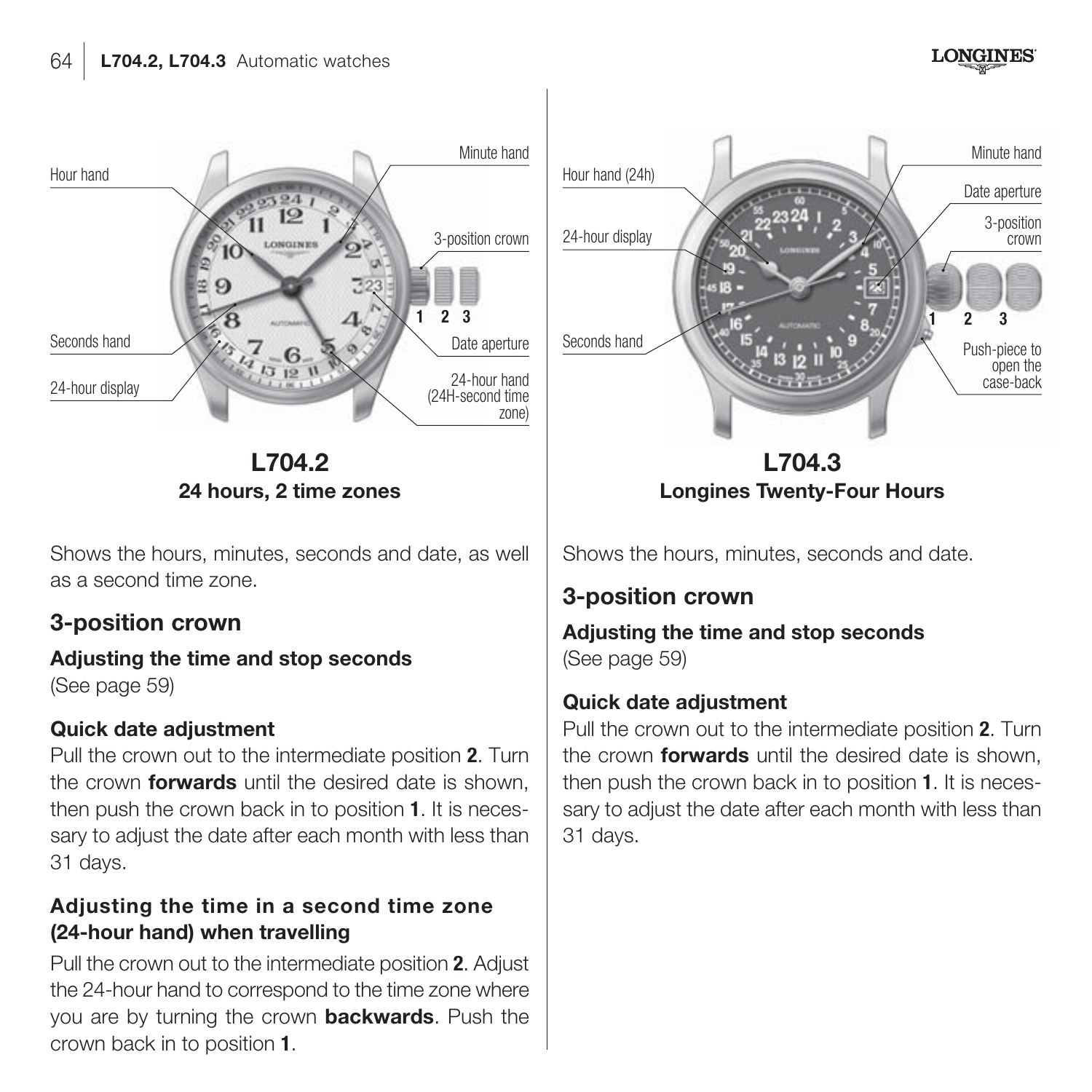



Your **Longines Legend Diver Watch** has 2 crowns, **A** and **OWER**, which can be used for specific functions (fig.  $\overline{D}$ ).

Shows the hours, minutes, seconds and date and also enables the user to check his or her diving time.

# **Crown A : 3 positions**

#### **Adjusting the time and stop seconds**

Unscrew crown **A** and pull it out to position **3**. The seconds hand will now stop. Adjust the time by turning the crown in either direction. Synchronise your watch with a time signal (telephone, radio, TV) and then push the crown **A** back in to position **1**, and screw in firmly.

#### **Adjusting the date**

Unscrew crown **A** and pull it out to the intermediate position **2**. Turn it forwards until it shows the desired date. Push crown **A** back in to position **1** and screw in firmly.

# **DIVER screw-in crown**

#### **Verifying your diving time**

Unscrew the **DIVER** crown. When you start diving turn the rotating bidirectional ring to adjust the needle to the minute hand. Push the crown back in again and then screw in firmly (fig.  $\circled{2}$ ).

You can read off your diving time from the minute hand on the graduations of the rotating bidirectional ring (fig. ). **The example shows: 15 minutes diving time.**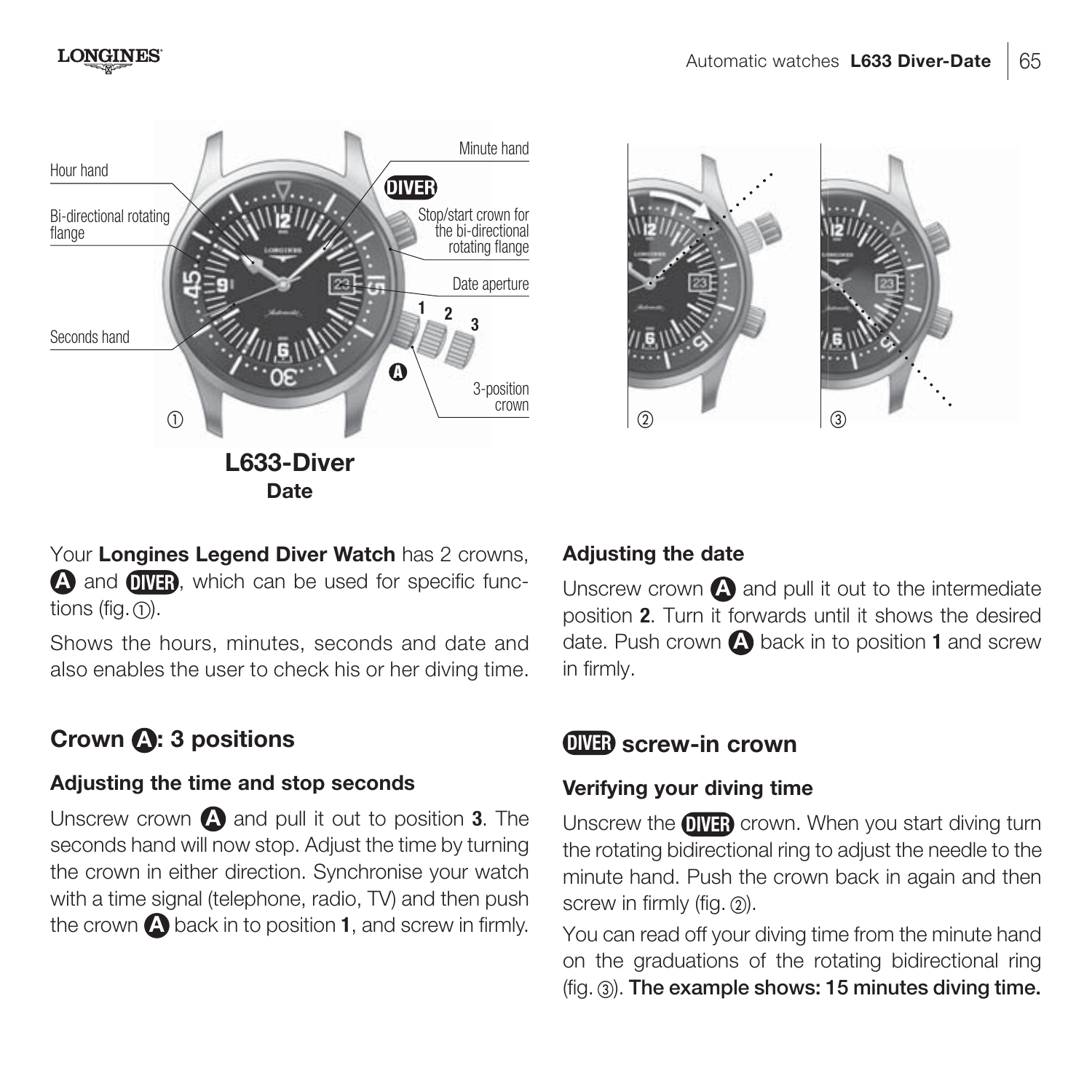



**L614 / L699-Lindbergh**

The original Lindbergh Hour Angle Watch was designed by Charles Lindbergh as a navigational aid for pilots. Used with a sextant and a nautical almanac, this watch enables the wearer to quickly determine the hour angle from Greenwich, in other words his or her longitude.

Thanks to its ingenious combination of dials, this timepiece differs from an ordinary watch in three ways:

**A** The indications on the dial are designed in such a way that they show simultaneously the time (in hours, minutes and seconds) and the hour angle (in degrees and minutes of arc).

**B** The rotating central dial shows the seconds and it can be turned using the crown in order to synchronise the watch with a time signal.

**C** The bezel can be rotated to correct the equation of time (which varies from one day to the next).

# **3-position crown**

#### **Adjusting the time and stop seconds** (See page 59)

#### **Synchronising the watch with a time signal**

In the intermediate position **2**, the crown can be used to turn the central dial (in either direction). Pull the crown out to the intermediate position **2** and turn the central dial so that the seconds hand points to the "60/15" position on the last pip of the time signal. Push the crown back in to position **1**.

# **Push-piece D at 4 o'clock**

This is for opening the case back, thus revealing the movement through a protective sapphire glass.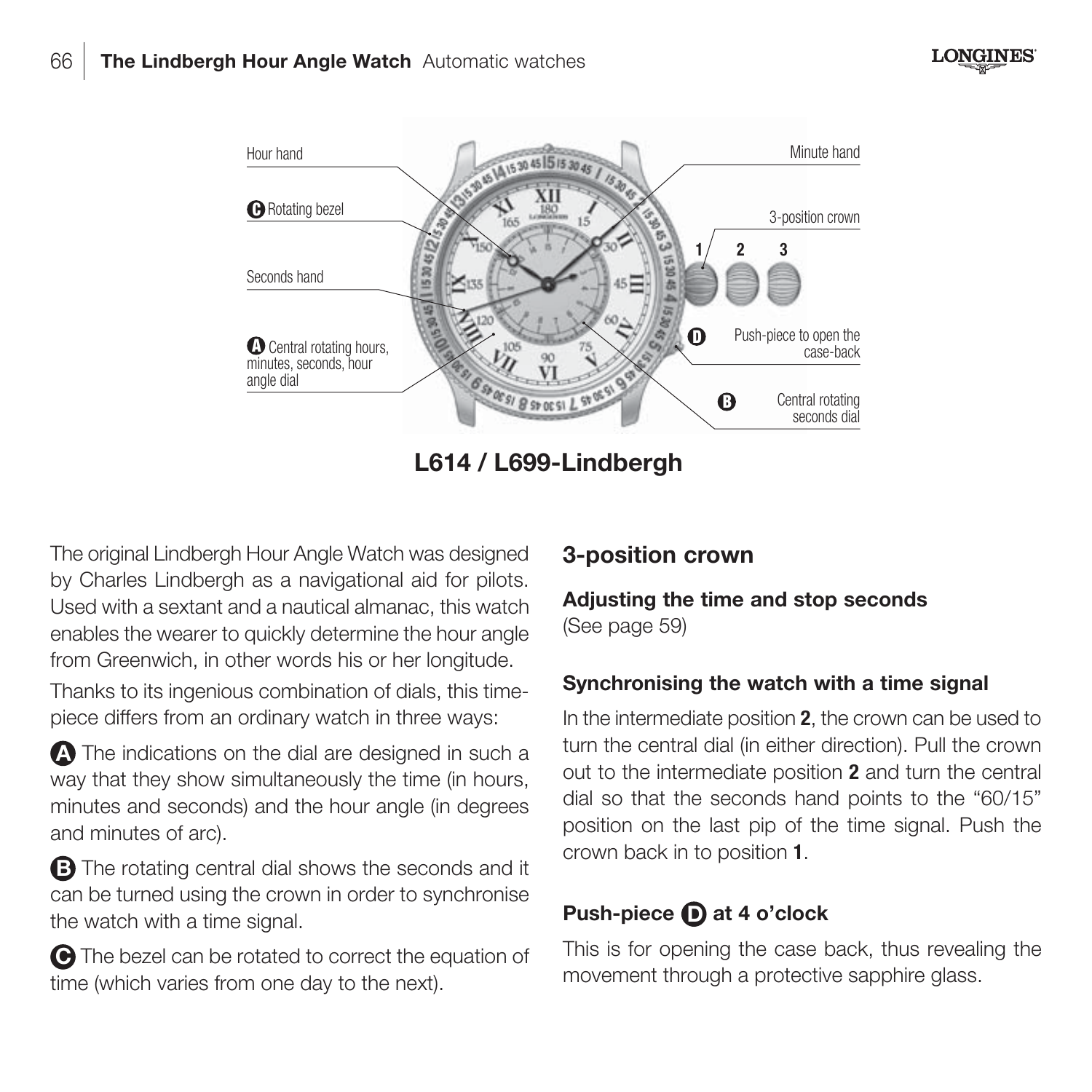#### **LONGINES**

#### **The space/time dial and how it works**

The design of the whole of The Lindbergh Hour Angle Watch takes into account the fact that the Earth revolves through 360° in 24 hours, through 180° in 12 hours, through 15° in 1 hour and through 15' of arc in 1 minute.

#### Consequently:

The hour hand indicates 15° per hour. One complete circle of the dial (12 hours) is equivalent to 180°.

The minute hand indicates 1° per 4', in other words 15° per hour. Each of the 15° is subdivided into four sectors of 15' of arc. All these indications are engraved on the rotating bezel.

One complete circle of the centre seconds is equivalent to 15' of arc. The rotating central dial is divided into 60'' and 15' of arc.



#### **How to use your Lindbergh Hour Angle Watch**

Having synchronised your watch with a time signal. As an example when you check it your watch shows 4 hours, 37 minutes and 12 seconds. The equation of time for the day in question is minus 4 minutes and 50 seconds.

Therefore move the marker situated at "15" on the bezel 4 graduations to the left. These graduations represent the minutes engraved around the case.

Your data are as follows:

| Seconds hand (centre dial)                                                                                                                                                                      |              | 3'              |
|-------------------------------------------------------------------------------------------------------------------------------------------------------------------------------------------------|--------------|-----------------|
| Minute hand (bezel)                                                                                                                                                                             | $10^{\circ}$ | 15'             |
| Hour hand (main dial)                                                                                                                                                                           | $60^\circ$   |                 |
| As you have only turned the bezel by 4<br>minutes, you still have to take into ac-<br>count the 50 seconds (the equation of<br>time being 4 minutes and 50 seconds<br>for the day in question). |              |                 |
| On the central dial, the 50 is opposite 121/2                                                                                                                                                   | . /.         | $12\frac{1}{2}$ |
| Greenwich hour angle of the sun<br>(your longitude)                                                                                                                                             |              |                 |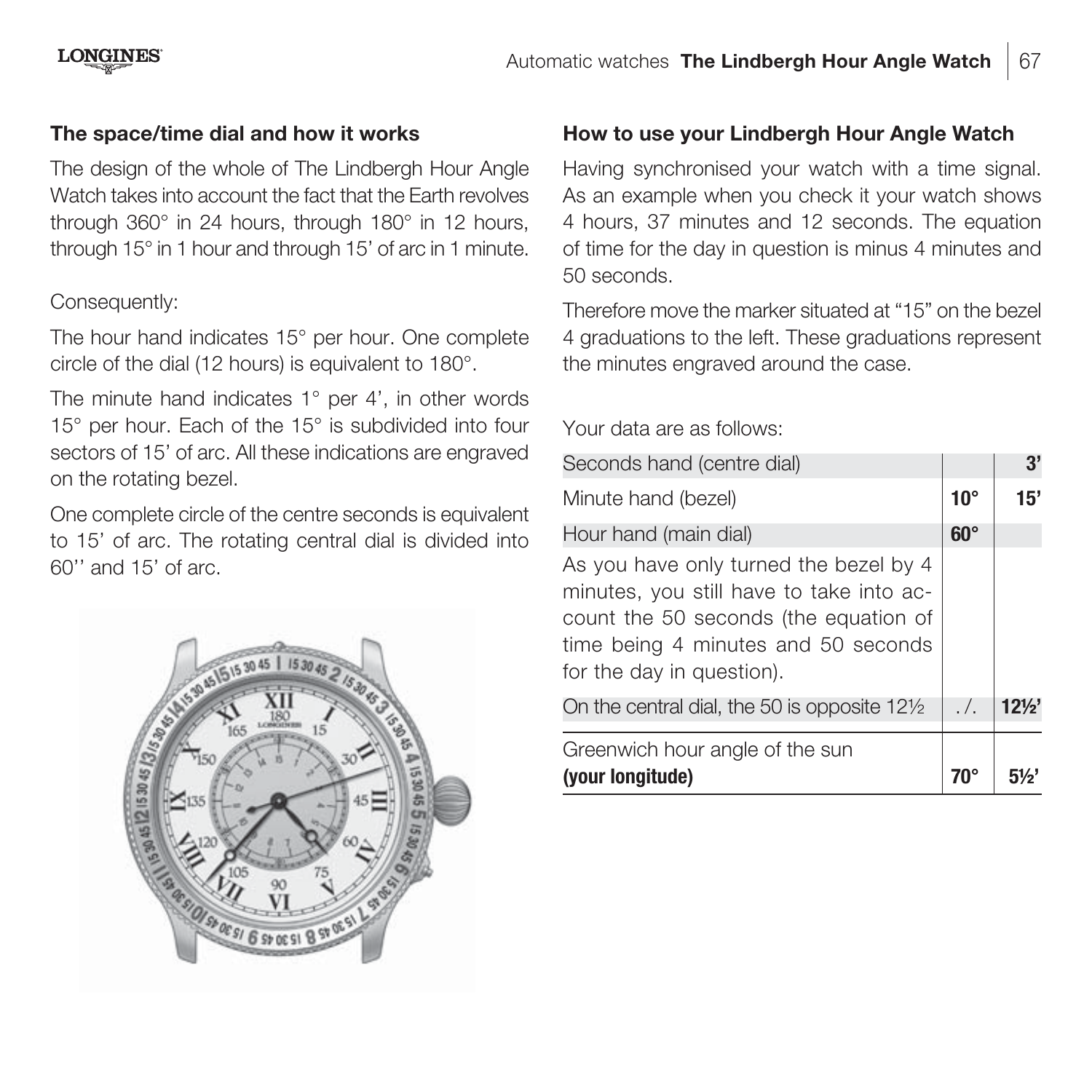



Shows the hours, minutes and seconds. The central rotating dial indicates the seconds; it can be adjusted to synchronise the watch with a time signal using the crown, without affecting the seconds, minutes and hours.

## **3-position crown**

#### **Adjusting the time and stop seconds** (See page 59)

#### **Synchronising the watch with a time signal**

In the intermediate position **2**, the crown can be used to turn the central dial (in either direction). Pull the crown out to the intermediate position **2** and turn the central dial so that the seconds hand points to the "60" position on the last pip of the time signal. Push the crown back in to position **1**.



This is for opening the case back thus revealing the movement through a protective sapphire glass.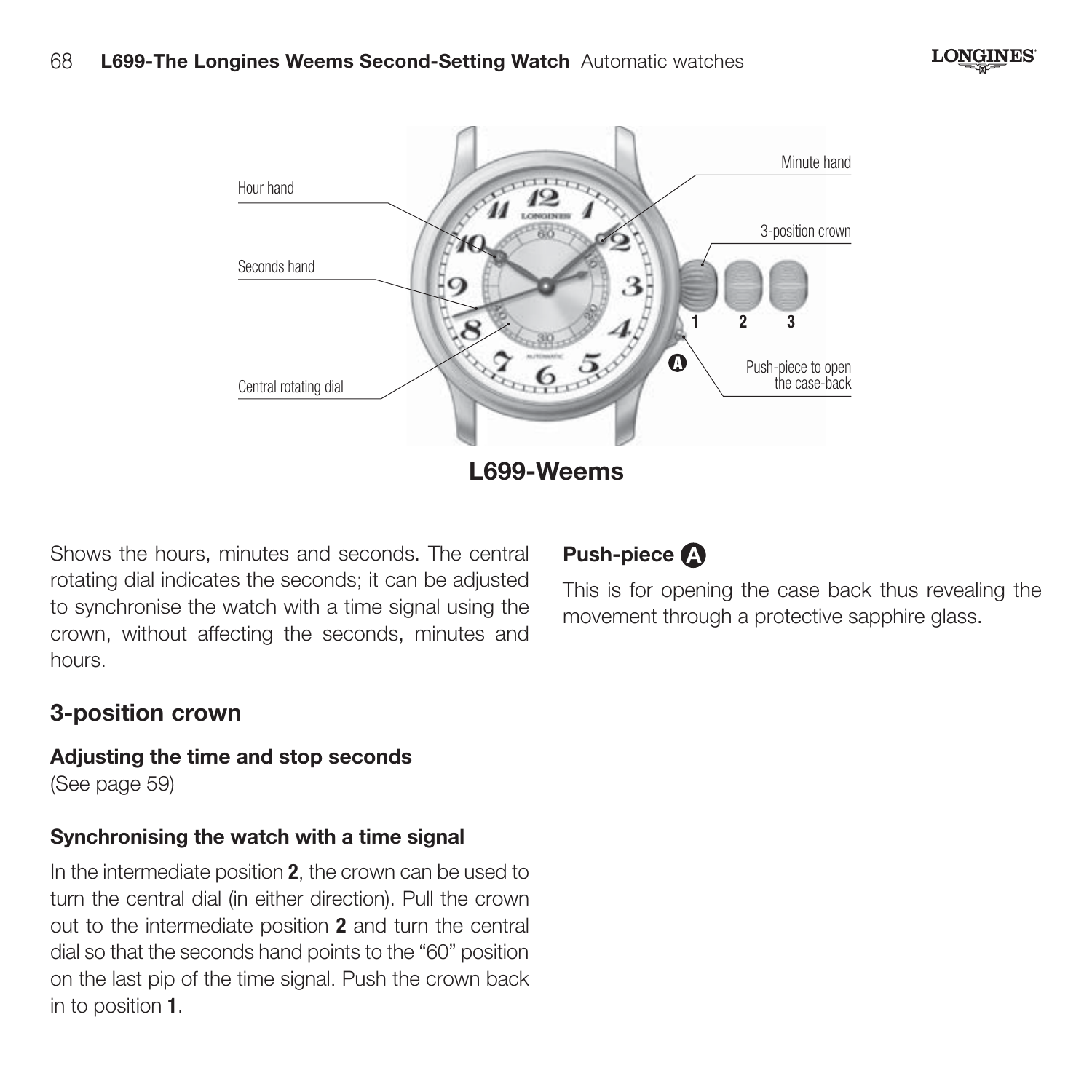

Shows the hours, minutes, seconds, date, day, month and the phases of the Moon.

# **2-position crown**

**Adjusting the time and stop seconds** (See page 59)

# **Adjusting the 31-day date hand B**

Using the soft-pointed instrument provided by Longines, press the push-piece **B** until the date hand is positioned on the desired date. It is necessary to adjust the date at the end of each month with less than 31 days.

# **Adjusting the month A**

Using the soft-pointed instrument provided by Longines, press the push-piece **A** until the desired month is displayed.

**IMPORTANT! Avoid adjusting your watch between 9 p.m. and 3 a.m. as well as adjusting the phases of the Moon using the push-piece for that purpose between 3 p.m. and 5 p.m. as doing so may damage the mechanism.**

# **Adjusting the day D**

Using the soft-pointed instrument, press the push-piece **D** to obtain the exact day.

# **Adjusting the phases of the Moon C**

Using the soft-pointed instrument provided by Longines, press the push-piece until a full Moon appears in the centre of the phases of the Moon aperture. Determine the date of the last full Moon from a calendar that contains such information\*. Press the push-piece again once for each day since the last full Moon.

*\* See Table of lunar months on page 53.*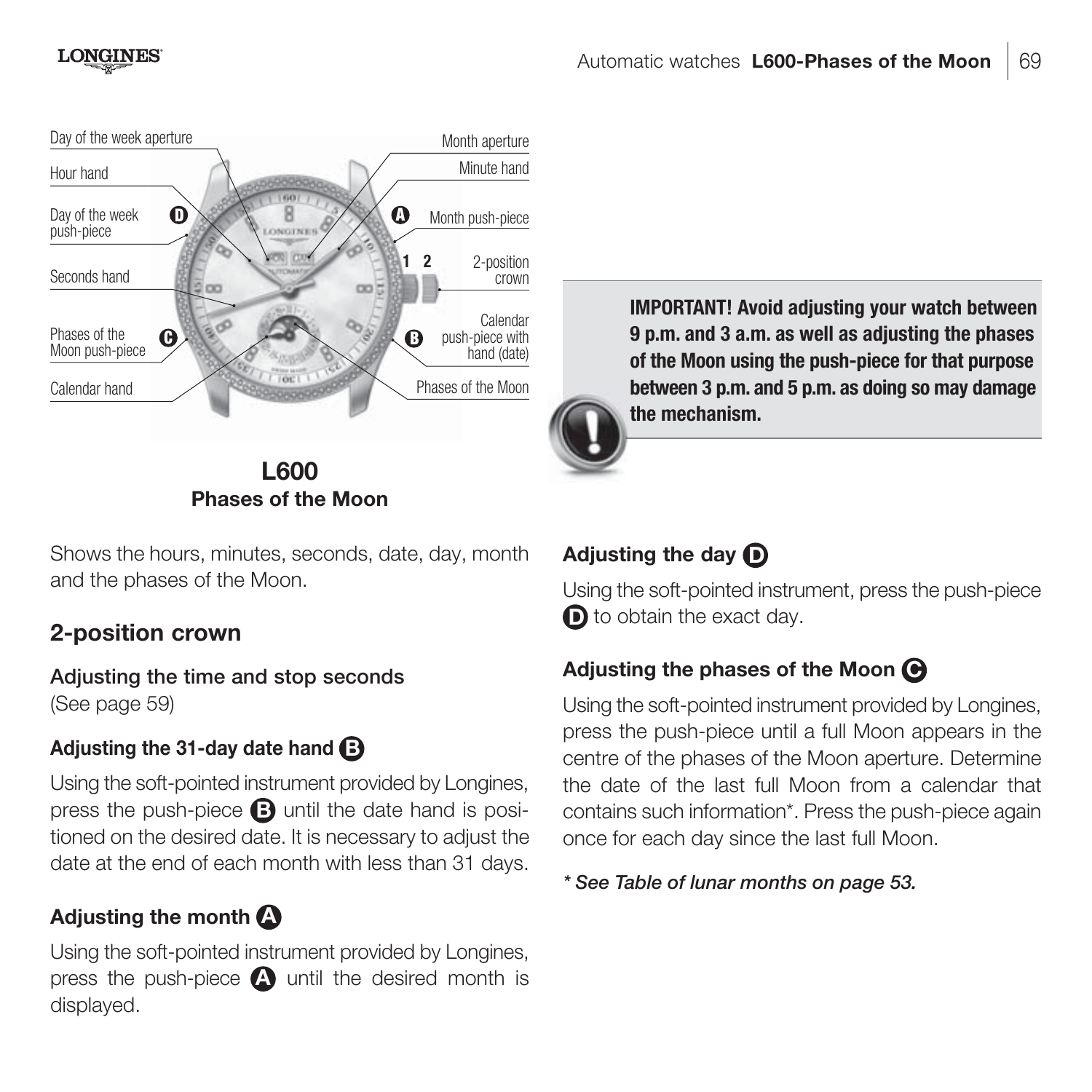

Shows the hours, minutes, seconds and power-reserve with a retrograde display of the day, date and time in a second time zone.

**3-position crown (L697 - 698 - 707)**

The crown can be used not only to adjust the hour, minute and seconds hands but also interdependently the day, date and time in a second time zone.

The power-reserve indicator (L697) will shift automatically when the watch is wound manually or by the movements of your wrist.

Shows the hours and minutes and has a retrograde seconds aperture, day, date and second time zone.

**LONGINES** 

#### **Adjusting the time and stop seconds (L697 - 698 - 707)**

To synchronise the watch with the official time signal (radio, telephone, etc.), pull the crown to its furthest position **3**, at the moment when the small seconds hand is at 60, then push the crown back in again to position **1** at the time signal. The calendar changes every time the hour hand passes midnight.

This adjustment will also affect the time in a second time zone, as well as the day and date each time the hand passes midnight, the adjustment being effected when the crown is pushed back in to position **1**. The day, date and 24-hour time zone indicators are excluded from the retrograde sectors when the crown is pulled out to position **3**.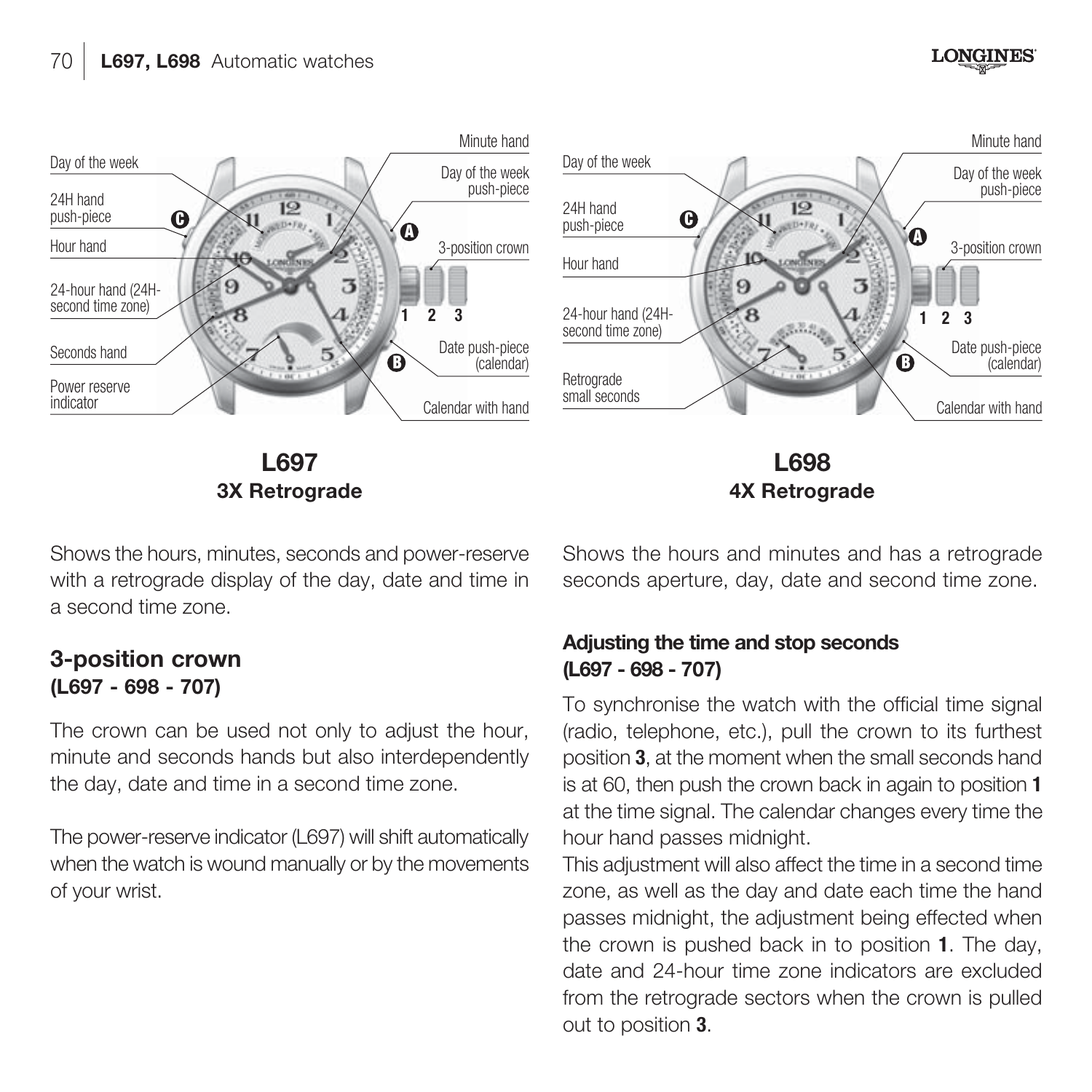

**L707 4X Retrograde**

Shows the hours and minutes, small seconds in a retrograde display, the day, the date and the time in a second time zone, together with Moon-phase and day/ night indications.

#### **Quick time adjustment (L697 - 698 - 707)**

Pull the crown out to the intermediate position **2**. Turn it in either direction. The hour hand will jump forwards by 1 hour at a time without affecting the minute or seconds hands. Then push the crown back in to position **1**. This adjustment will also affect the day and date each time the hand passes midnight, the adjustment being effected when the crown is pushed back in to position **1**. The day, date and 24-hour time zone indicators are excluded from the retrograde sectors when the crown is pulled out to position **2**.

#### **Adjusting the time (a.m./p.m.) (L697 - 698 - 707)**

The dial is divided into 12 hours. The date and the day of the week change only once every 24 hours (each time the hour hand completes two circles of the dial). In order to ensure that the date and day change at midnight, please follow the instructions below before changing the date and the day of the week.

Note the day of the week indicated on the dial.

Pull the crown out to position **2 (Quick time adjustment)** and turn it clockwise until the hour hand has completed one circle.

Push the crown back in to position **1 (Winding).**

Check that the day of the week has changed.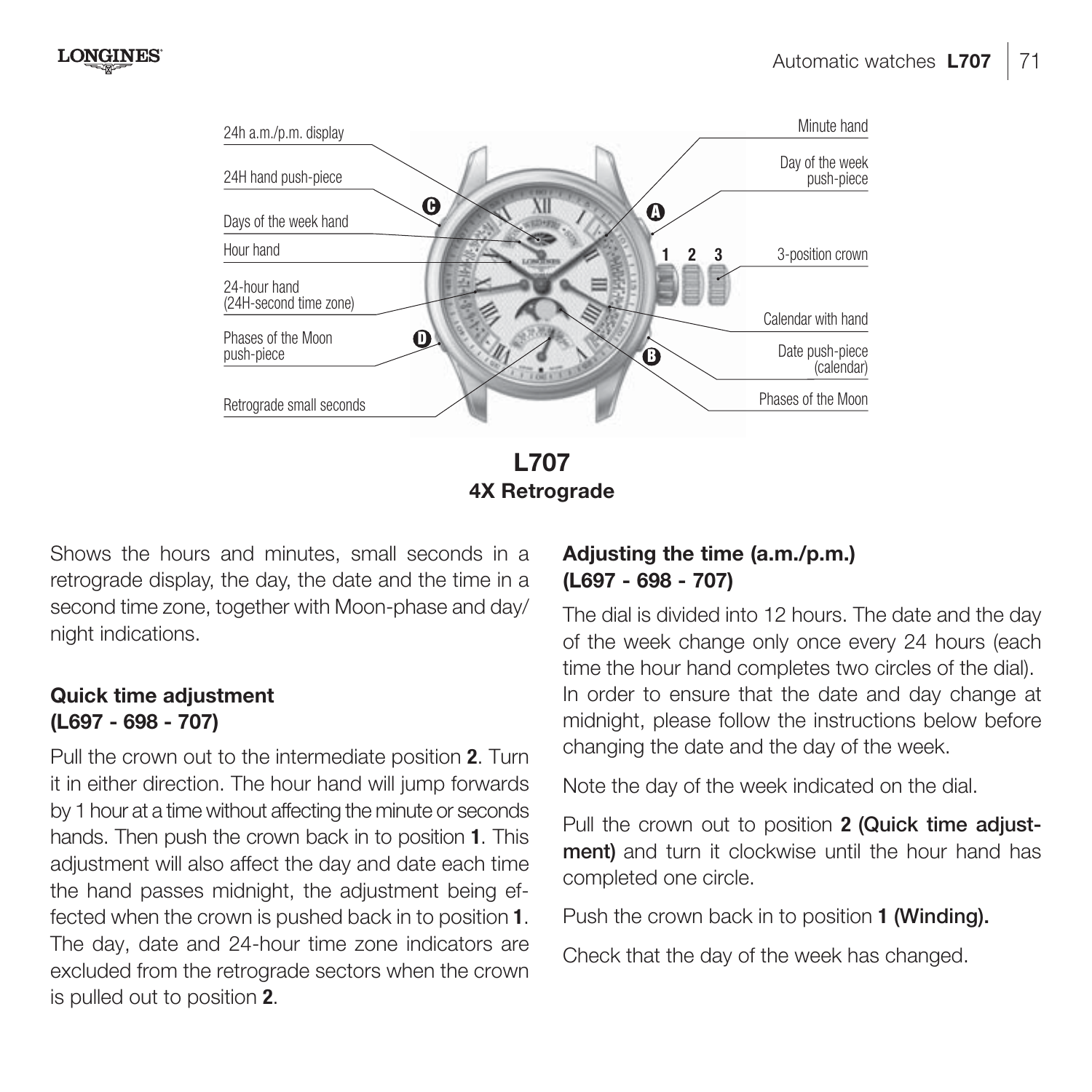If so, the watch will now indicate morning  $(a, m)$ . If the watch indicates morning but it is in fact afternoon pull the crown out to position **2 (Quick time adjustment)**  and turn it until the hour hand has completed one circle.

If, however, the day of the week has not changed, the watch will indicate afternoon (p.m.). If the watch indicates afternoon but it is in fact morning pull the crown out to position **2 (Quick time adjustment)** and turn it until the hour hand has completed one circle.

Push the crown back in to position **1 (Winding).**



**IMPORTANT! You will not see any changes on the dial when using the crown in positions 2 and 3.**

24-hour indicator: if you do not wish to use the **Second time zone** function you can convert it into a 24-hour indicator. This will enable you to avoid this step in the future. See under: **Synchronising the time in a second time zone / 24-hour indicator.**

#### **The functions of the 3 push-pieces (L697 - 698 - 707)**

The 3 push-pieces can be used when the crown is in any position.

#### **Adjusting the day of the week**

Press push-piece **A** to adjust the day of the week.

**IMPORTANT! Do not change the date or use the push-pieces**  $\Omega$  **(for the day) or**  $\Omega$  **(for the date) between 9 p.m. and 3 a.m. as doing so may damage the mechanism.**

**LONGINES** 



## **Adjusting the date**

Press push-piece **B** to adjust the date.

#### **Adjusting the time in the second time zone (24-hour hand)**

Press push-piece  $\bigcirc$  to adjust the time in the second time zone by successive steps of 1 hour, which will not affect the minute and seconds hands.

**Example:** you are on Geneva time (home) and it is 8 a.m. You know that there is an 8-hour difference between Switzerland and Japan.

**Option a:** you leave your watch on Geneva time and date. You press push-piece **C** to adjust the time in the second time zone so that the 24-hour hand is on 16 (4 p.m. Japanese time).

**Option b:** you travel to Japan and want your watch to show Japanese time and date. You adjust the time by turning the crown (in position **2**) clockwise so that the 24-hour hand is on the 4 (4 p.m. Japanese time). Then push the crown back in. The time shown in the second time zone will stay at 8 a.m. (Geneva time: home).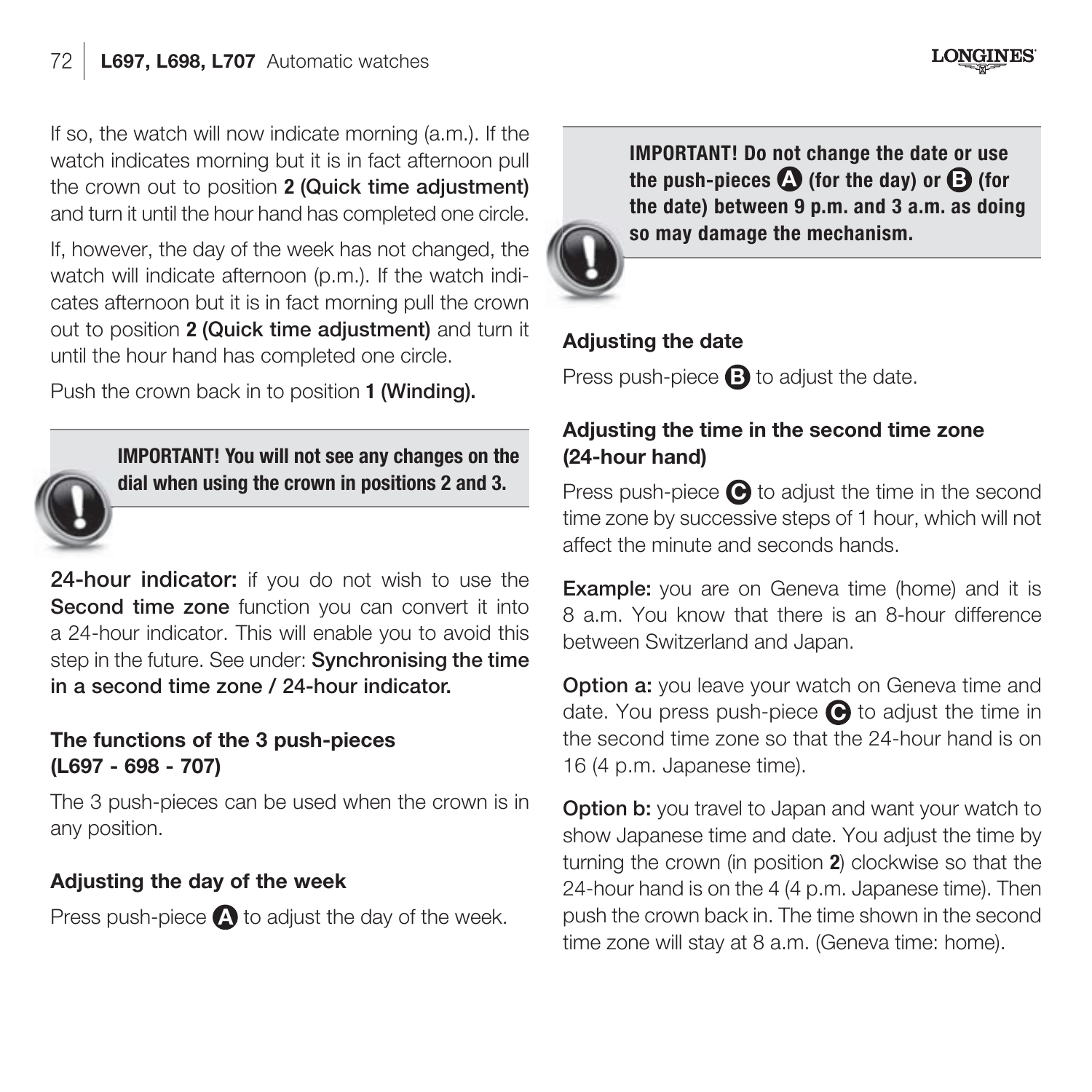

#### **Moon-phase correction (L707)**

Press corrector  $\bigcirc$  until the full Moon appears in the centre of the Moon-phase display. Calculate the date of the last full Moon using the table on page 53 and press corrector **D** again as many times as the number of days that have passed since the last full Moon. Do not correct the Moon-phase between 3 p.m. and 6 p.m. as this function is not active during this period.

#### **Synchronising the time in the second time zone / the 24-hour hand (L697 - 698 - 707)**

To synchronise the time in the second time zone with the actual time where you are, use push-piece **C** . If the watch stops you will immediately see from the time in the second time zone whether your watch is showing morning (a.m.) or afternoon (p.m.).

Please note that if you use the **Quick time adjustment**  function (crown in position **2**), the synchronisation will be interrupted.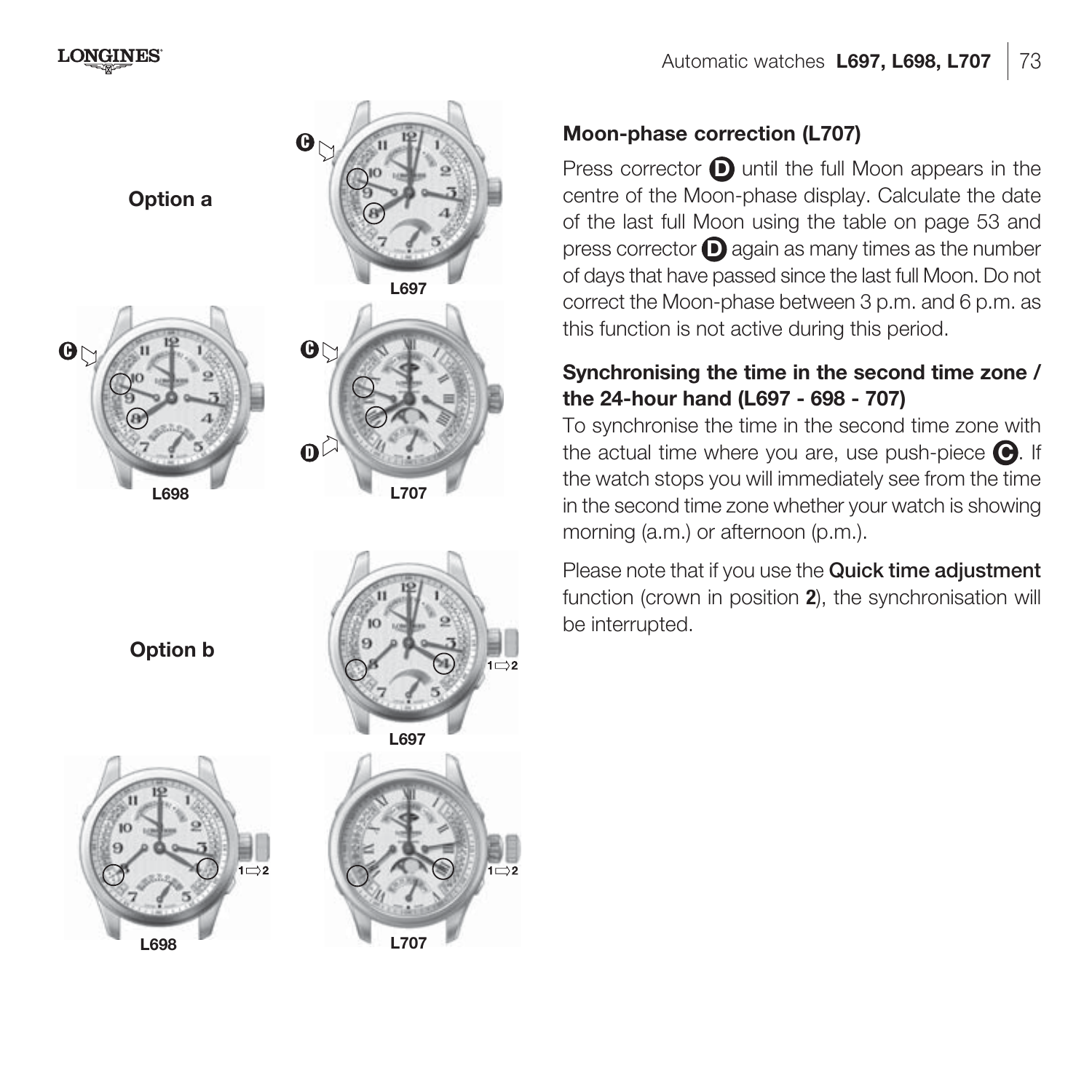# **THE CHRONOGRAPH**

The chronograph is an instrument for measuring short periods of time. It is used mainly in sport but also in aviation or for scientific experiments, for example.



# **The Column-Wheel**

The column-wheel movement is reputed for the feeling of crisp efficiency its handling provides. In particular, the instant responsiveness of its pushpieces adds to the pleasure of using the chronograph.



# **Tachometric scale**

Chronograph fitted with a scale allowing speed to be read in kph.

Measure the time needed to cover 1 kilometre (or 1 mile). The position of the seconds hand when it stops indicates the mean speed. If it takes 30 seconds to cover 1 km (or 1 mile), the scale will indicate a mean speed of 120 kph (or 120 mph).



# **Telemetric scale**

Chronograph whose dial is fitted with a telemetric scale allowing the distance separating an event from the place of observation to be known through the speed of sound.

# **Chronographs standard functions**

Standard Start-Stop function Add Rally function (partial times)

#### **Standard Start-Stop function**

#### **Used for timing a single event:**

Press push-piece **A** : to **start** the chronograph.

Press push-piece **A**: to **stop** the chronograph.

Press push-piece **B** to return to zero.

# **Add Rally function (partial times)**

Used for measuring successive events but not the intervals between them. Each result is automatically added to the preceding one. To time the different stages of a car rally, for example:

At the start of the first stage, press push-piece **A** to start the chronograph.

At the end of the first stage, press push-piece **A** again and the chronograph will **stop**.

Repeat this procedure for each stage of the rally.

At the end of the final stage the chronograph will show the total time of the rally, in other words, the accumulated time for all the stages.

Press push-piece **B** to return to zero.



**IMPORTANT! The time should not be adjusted while the chronograph function is being used.**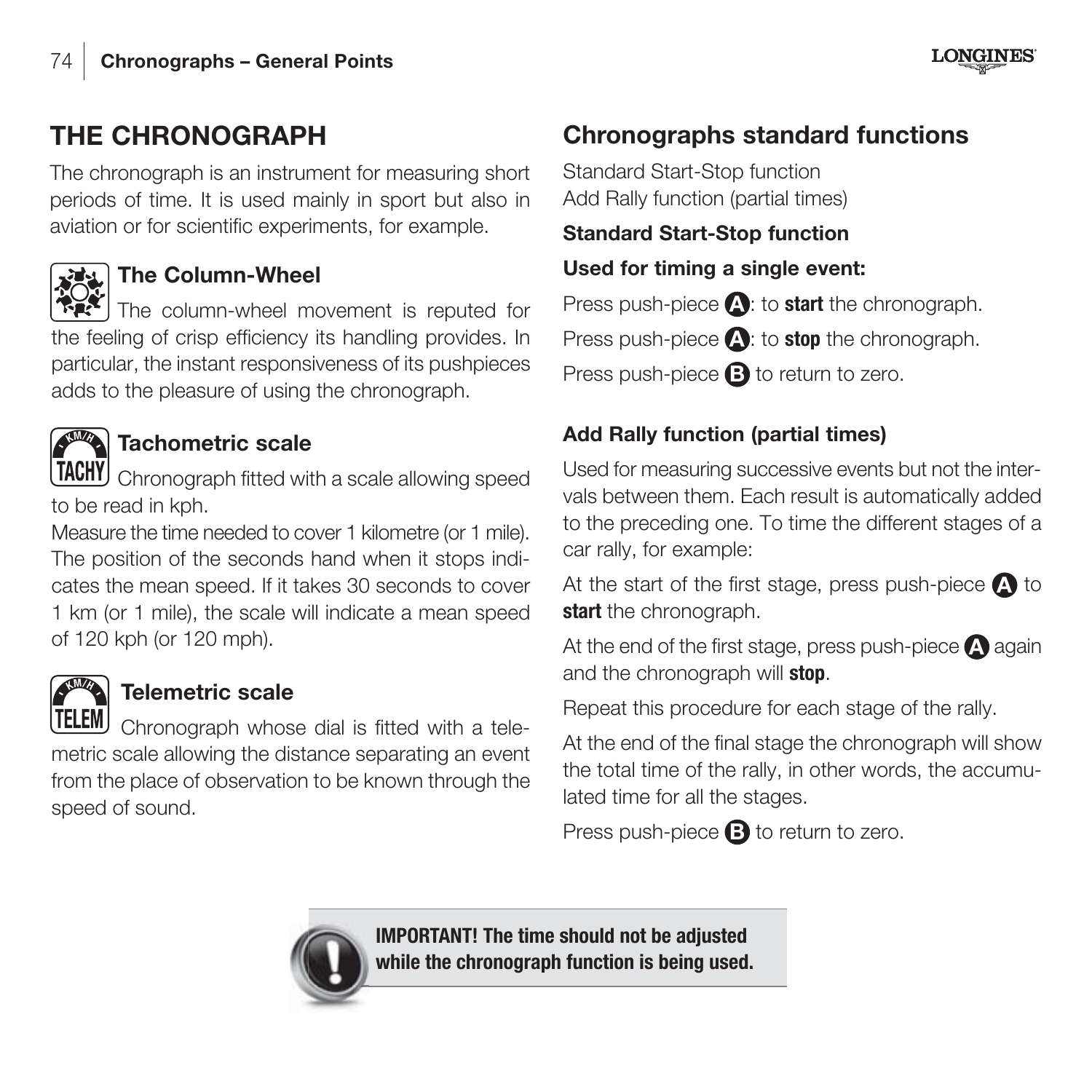

Longines' quartz chronographs fitted with calibre L538 or L541 show the hours, minutes, seconds and date.

As far as the chronograph functions are concerned. these models can be used to time events that last up to 30 minutes (cal. L538) or 12 hours (cal. L541), and show the results to a 1/10th of a second.

# **3-position crown**

**Adjusting the time and stop seconds** (See page 59)

#### **Changing the time zone and the date**

Pull the crown out to the intermediate position **2**. The hour hand can be moved in either direction without affecting the minute and seconds hands. Turn the crown until the desired date appears. The date changes at midnight. Push the crown back in to position **1**.

#### **Chronograph standard functions**

(See page 74)



**IMPORTANT! Do not leave the crown in the intermediate position 2 for longer than 20 minutes as this may affect the time function.**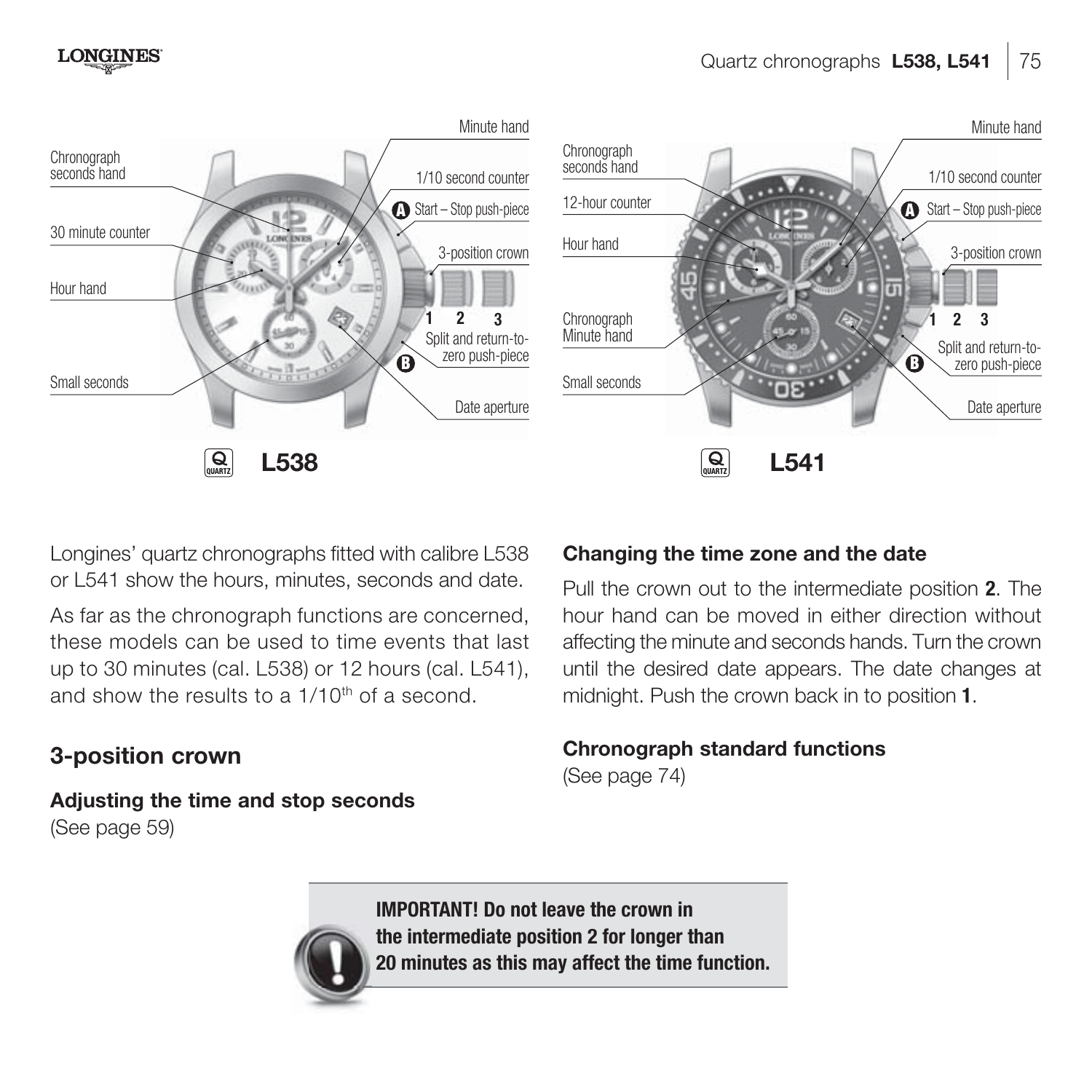# **LONGINES**

#### **Split function (intermediate times)**

This function is used to time one single event. Intermediate times are accumulated throughout the event.

**IMPORTANT!** While the watch displays an intermediate time the chronograph function will still be timing the event.

Press push-piece **A** at the start of the event you wish to time, for example a walking race.

Press push-piece **B** to see the first intermediate time.

Press push-piece **B** again and the chronograph hands will jump to the correct time since the start of the race.

Repeat this procedure, pressing push-piece **B** once to see the second intermediate time and again to make the chronograph hands jump to the current time.

At the end of the race, press push-piece **A** to see the total time for the race.

Press push-piece **B** to return to zero.

**NB:** the split function / intermediate times can also be used to record consecutively the times of various competitors as they finish a race.

#### **Return to zero**

If for any reason the chronograph hands do not return exactly to zero, take the following action:

#### **L538**

**Chronograph 30-minute counter:** With the crown in position **2**, press push-piece **A** . **Chronograph 60-second counter:** With the crown in position **3**, press push-piece  $\Omega$ . Chronograph 1/10<sup>th</sup> of a second counter: With the crown in position **3**, press push-piece **B**.

#### **L541**

**Chronograph 12-hour counter:** With the crown in position **2**, press push-piece **A** . **Chronograph 60-minute counter:** With the crown in position **2**, press push-piece **B** . **Chronograph 60-second counter:** With the crown in position **3**, press push-piece **A** . Chronograph  $1/10<sup>th</sup>$  of a second counter: With the crown in position **3**, press push-piece **B** .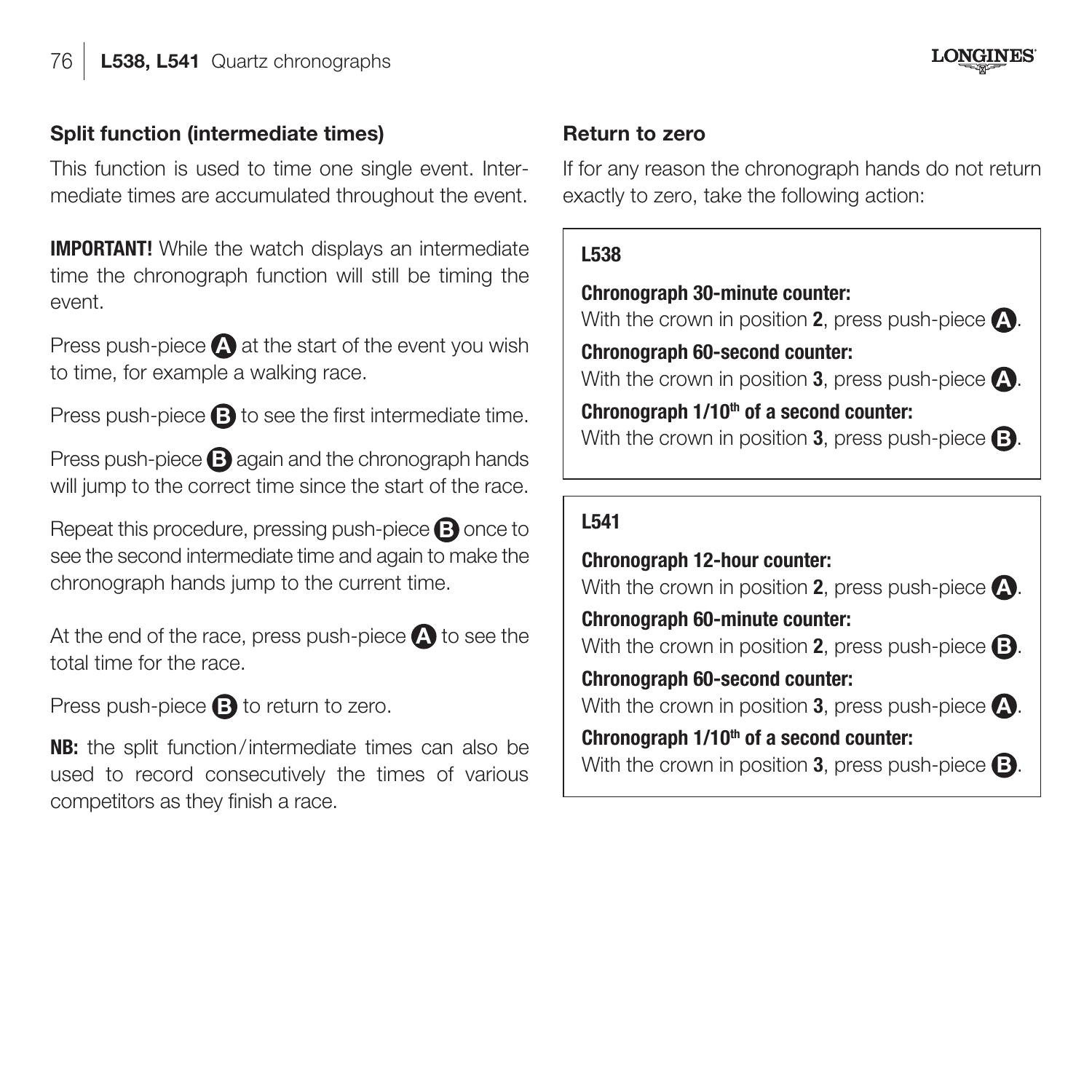



Shows the hours, minutes, seconds and date. Can be used to time events that last up to 12 hours, the results being shown to 1/5<sup>th</sup> of a second.

# **3-position crown**

**Adjusting the time and stop seconds** (See page 59)

**Quick date adjustment**  (See page 59)

**Chronograph standard functions** (See page 74)

Shows the hours, minutes, seconds and date. Can be used to time events that last up to 30 minutes, the results being shown to 1/5<sup>th</sup> of a second.

#### **3-position crown**

**Adjusting the time and stop seconds** (See page 59)

**Quick date adjustment**  (See page 59)

**Chronograph standard functions** (See page 74)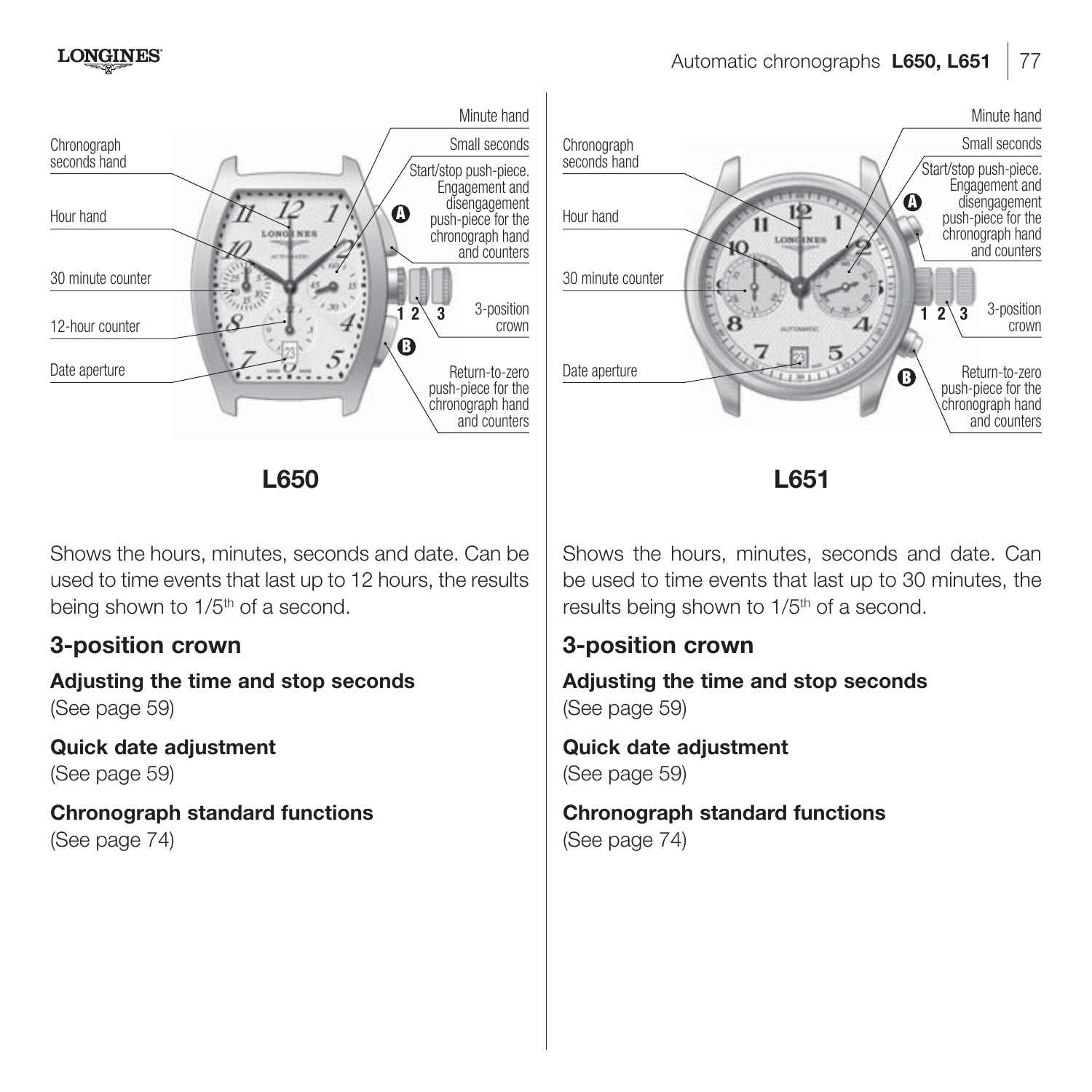# seconds hand Chronograph Start/stop push-piece. seconds hand Engagement and disengagement 30 minute counter Counter Counter Counter Counter Counter Counter Counter Counter Counter Counter Counter Counter Counter Counter Counter Counter Counter Counter Counter Counter Counter Counter Counter Counter Counter Coun push-piece for the Hour hand **Hour hand** 帀 Small seconds Small seconds 12-hour counter 12-hour counter Return-to-zero<br>push-piece for the<br>chronograph hand and counters

Shows the hours, minutes, seconds and date. Can be used to time events that last up to 12 hours, the results being shown to 1/5<sup>th</sup> of a second.

# **3-position crown**

**Adjusting the time and stop seconds** (See page 59)

#### **Quick date adjustment**

Pull the crown out to the intermediate position **2**. Adjust the date by turning the crown **forwards**. Push the crown back in again to position **1**. It is necessary to adjust the date after each month with less than 31 days.

**Chronograph standard functions** (See page 74)

Shows the hours, minutes, seconds, date and day. Can be used to time events that last up to 12 hours, the results being shown to 1/5<sup>th</sup> of a second.

# **3-position crown**

**Adjusting the time and stop seconds**  (See page 59)

#### **Adjusting the date and the day**

Pull the crown out to the intermediate position **2**, turn it **forwards** (clockwise) to adjust the date, **backwards** to change the day, and then push it back in again to position **1**. It is necessary to adjust the date after each month with less than 31 days.

**Chronograph standard functions** (See page 74)

**Tachometric scale** (See page 74)



**LONGINES**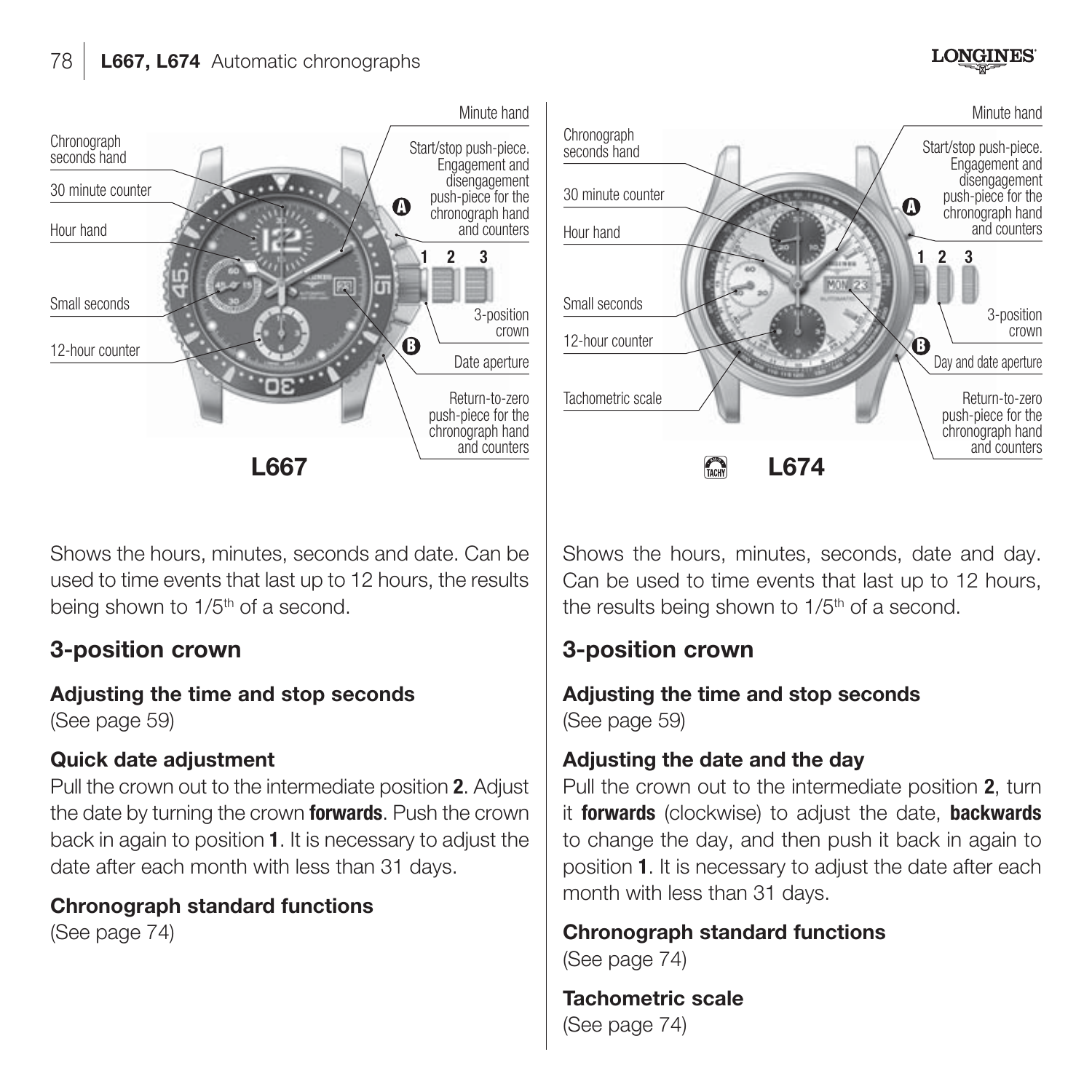

Shows the hours, minutes, seconds and date. Can be used to time events that last up to 12 hours, the results being shown to 1/5<sup>th</sup> of a second.

# **2-position crown**

**Adjusting the time and stop seconds** (See page 59)

#### **Quick date adjustment**

Push-piece  $\bigodot$  for adjusting the date is at 10 o'clock. Using the soft-pointed instrument provided by Longines, press the push-piece to obtain the exact date. It is necessary to adjust the date at the end of each month with less than 31 days.

**Chronograph standard functions** (See page 74)



Automatic chronographs **L683, L688**

Shows the hours, minutes, seconds and date. Can be. used to time events that last up to 12 hours, the results being shown to 1/5<sup>th</sup> of a second.

# **2-position crown**

#### **Adjusting the time and stop seconds** (See page 59)

# **Quick date adjustment**

Push-piece  $\bigodot$  for adjusting the date is at 10 o'clock. Using the soft-pointed instrument provided by Longines, press the push-piece to obtain the exact date. It is necessary to adjust the date at the end of each month with less than 31 days.

**Chronograph standard functions** (See page 74)

79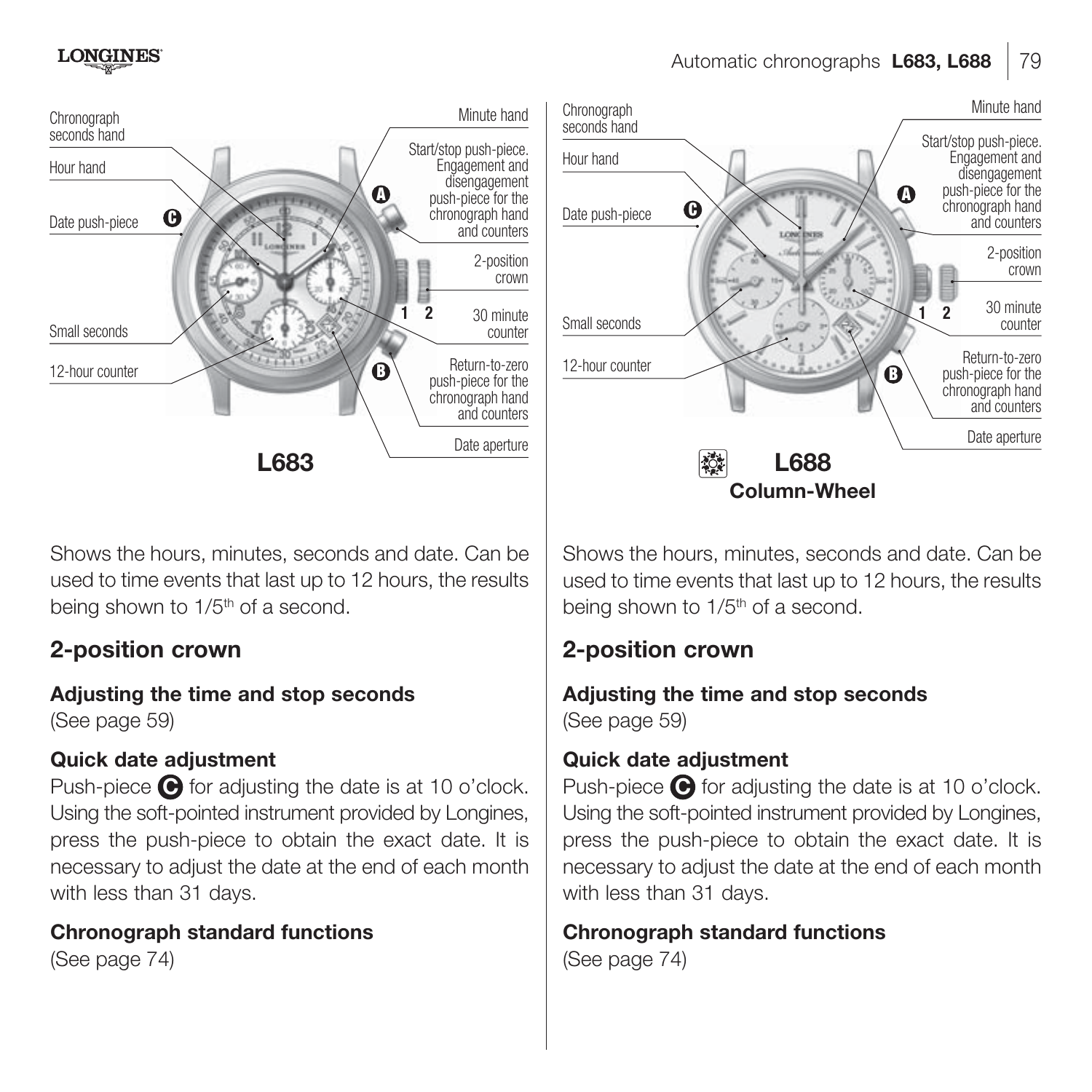#### **LONGINES**



Shows the hours, minutes, seconds and date. Can be used to time events that last up to 12 hours, the results being shown to 1/5<sup>th</sup> of a second.

Its red central trotteuse is equipped with a vernier scale that, used together with a fixed scale on the dial, facilitates analogical reading to the nearest eighth of a second.

# **2-position crown**

**Adjusting the time and stop seconds**  (See page 59)

#### **Quick date adjustment**

Push-piece  $\bigodot$  for adjusting the date is at 10 o'clock. Using the soft-pointed instrument provided by Longines, press the push-piece to obtain the exact date. It is necessary to adjust the date at the end of each month with less than 31 days.



Shows the hours, minutes, seconds and date. Can be. used to time events that last up to 12 hours, the results being shown to 1/5<sup>th</sup> of a second.

# **2-position crown**

#### **Adjusting the time and stop seconds** (See page 59)

# **Quick date adjustment**

Push-piece  $\bigodot$  for adjusting the date is at 10 o'clock. Using the soft-pointed instrument provided by Longines, press the push-piece to obtain the exact date. It is necessary to adjust the date at the end of each month with less than 31 days.

#### **Chronograph standard functions** (See page 74)

**Chronograph standard functions** (See page 74)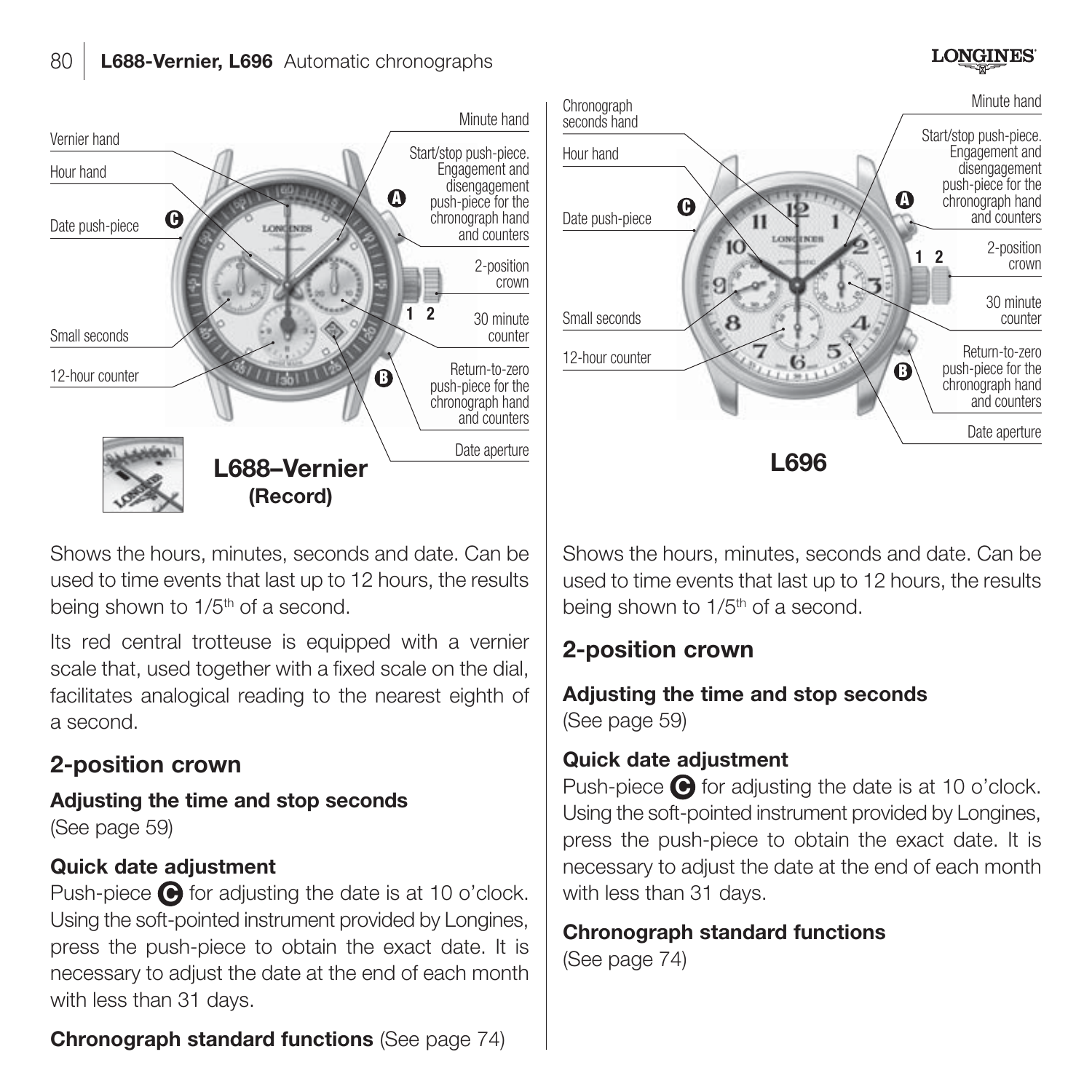

Shows the hours, minutes, seconds and date. Can be used to time events that last up to 30 minutes, the results being shown to 1/5<sup>th</sup> of a second.

# **2-position crown**

**Adjusting the time and stop seconds**

(See page 59)

# **Quick date adjustment**

Push-piece  $\bigodot$  for adjusting the date is at 10 o'clock. Using the soft-pointed instrument provided by Longines, press the push-piece to obtain the exact date. It is necessary to adjust the date at the end of each month with less than 31 days.

**Chronograph standard functions** (See page 74)

**Tachometric scale** (See page 74)



Shows the hours, minutes, seconds and date. Can be used to time events that last up to 30 minutes, the results being shown to 1/5<sup>th</sup> of a second.

# **2-position crown**

#### **Adjusting the time and stop seconds** (See page 59)

# **Quick date adjustment**

Push-piece  $\bigodot$  for adjusting the date is at 7 o'clock. Using the soft-pointed instrument provided by Longines, press the push-piece to obtain the exact date. It is necessary to adjust the date at the end of each month with less than 31 days.

**Chronograph standard functions** (See page 74)

**Tachometric scale** (See page 74)